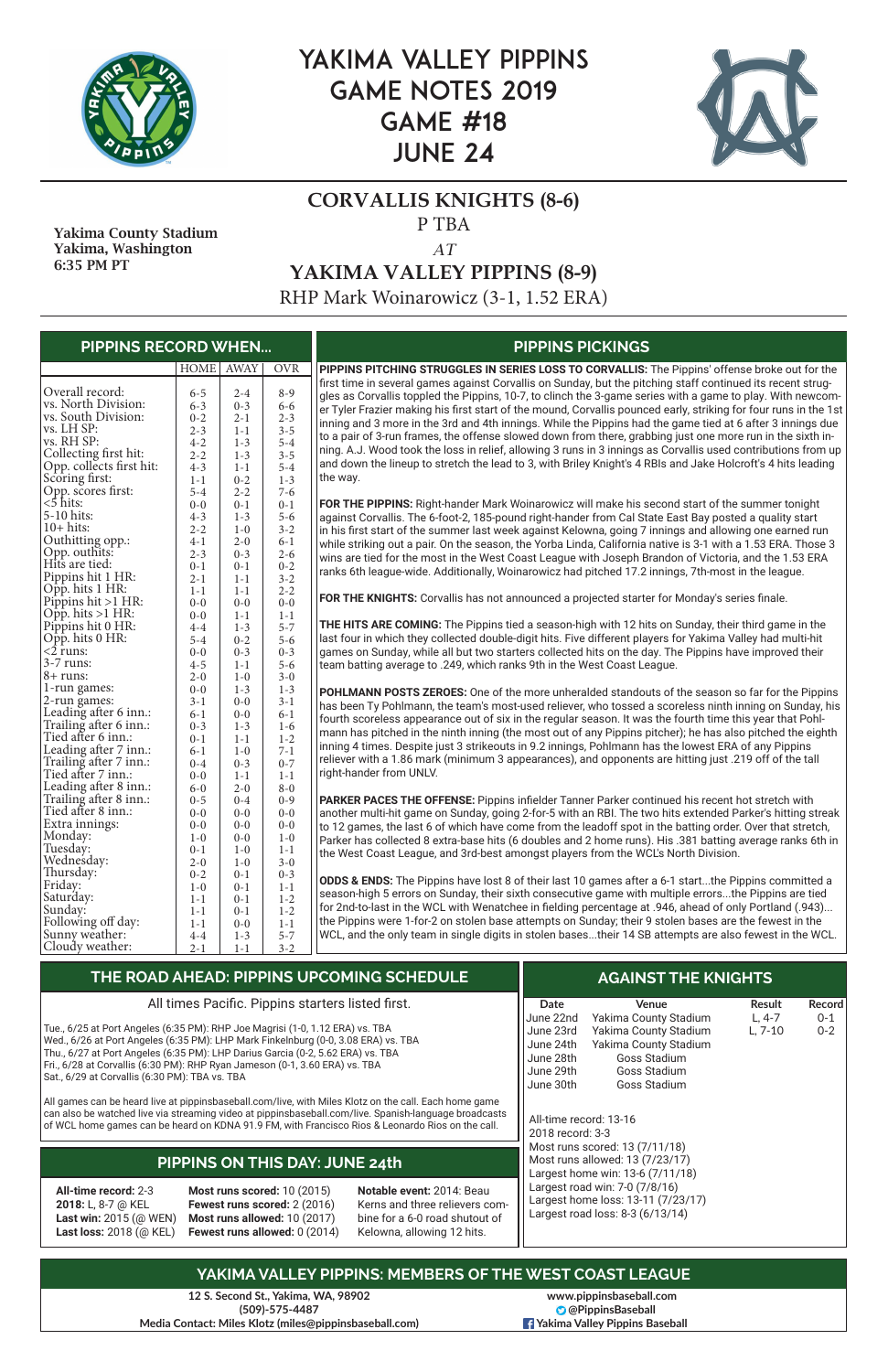# **TONIGHT'S PIPPINS STARTER**

### **RHP Mark Woinarowicz**



Hometown: Yorba Linda, CA

School: Cal State East Bay

Year: Jr.

Height: 6-2

Weight: 185

#### B/T: R/R

#### **2019 Game-by-Game Results**

Ro June

| DATE OPP. IP H R ER BB K HR DEC ERA SERA |  |  |  |  |  |
|------------------------------------------|--|--|--|--|--|
| 6/4 @RFD 2 1 0 0 0 3 0 W 0.00 0.00       |  |  |  |  |  |
| 6/6 @RFD 3.2 3 2 2 0 4 1 L 5.63 3.18     |  |  |  |  |  |
| 6/12 VIC 5 1 0 0 0 2 0 W 0.00 1.68       |  |  |  |  |  |
| 6/17 KEL 7 7 3 1 1 2 0 W 1.29 1.52       |  |  |  |  |  |

# **NOTES**

# **SINGLE-GAME HIGHS**

# **CAREER STATS**

# **PIPPINS STARTING ROTATION BREAKDOWN**

### **SP RUN SUPPORT**

# **TOMORROW'S STARTER**

| <b>RUNS ALLOWED PER INNING</b> |  |  |  |  |  |  |  |                            |  |  |  |
|--------------------------------|--|--|--|--|--|--|--|----------------------------|--|--|--|
|                                |  |  |  |  |  |  |  | 1 2 3 4 5 6 7 8 9 Ex. Tot. |  |  |  |
|                                |  |  |  |  |  |  |  | 0 1 1 0 0 0 1 2 0 - 5      |  |  |  |

Right-hander Joey Magrisi is set to make his fourth start of the summer when the Pippins open up a series in Port Angeles on Tuesday. The 6-foot-2, 210-pound sophomore from Cal State Fullerton is 1-0 on the season with a 1.12 ERA and WCL-leading 27 strikeouts. In his last start against Kelowna on Wednesday, Magrisi struck out 11 batters over 6 no-hit innings.

|      |  |  |                            |  | <b>SEASON SPLITS</b> |  |  |
|------|--|--|----------------------------|--|----------------------|--|--|
|      |  |  | W/L ERA G/GS IP R/ER K BB  |  |                      |  |  |
| Home |  |  | 2-0 0.75 2/1 12.0 3/1 4 1  |  |                      |  |  |
| Road |  |  | 1-1 3.18 2/0 5.2 2/2 7 0   |  |                      |  |  |
| June |  |  | 3-1 1.52 4/1 17.2 5/3 11 1 |  |                      |  |  |

| YR             | <b>TEAM</b>        |  |  | W/LERAGGS IPHR                |  | ER HR BB K |    |       |
|----------------|--------------------|--|--|-------------------------------|--|------------|----|-------|
| $\frac{18}{2}$ | Cal State East Bav |  |  | 0-3 6.84 20 1 25 34 22 19 2   |  |            | 11 | - 12  |
| 19             | Cal State East Bay |  |  | 2-2 2.61 21 0 41.1 46 16 12 1 |  |            |    | 11 35 |
| $19*$          | Pippins            |  |  | 3-1 1.52 4 1 17.2 12 5 3 1    |  |            | 1  | 11    |

| <b>Pitcher</b>       | Last Start         | Dec.      | IP  | н  | R | ER | BB | <b>HR</b> | <b>NP</b> | Result   | <b>Starts</b> | Team W-L |
|----------------------|--------------------|-----------|-----|----|---|----|----|-----------|-----------|----------|---------------|----------|
| Dylan Barkley        | 6/16 at Bellingham |           | 4.1 |    |   | 4  |    |           | 81        | L. 2-19  |               | $2 - 1$  |
| Mark Finkelnburg     | 6/19 vs. Kelowna   | <b>ND</b> | 4.2 | 6  | 3 |    |    |           | 81        | W. 9-4   |               | $2 - 1$  |
| <b>Tyler Frazier</b> | 6/23 vs. Corvallis | <b>ND</b> | 2.1 | 6  | 6 |    |    |           | 62        | $L.7-10$ |               | $0 - 1$  |
| Darius Garcia        | 6/20 vs. Victoria  |           | ↷   | 11 |   | 4  |    |           | 63        | L. 4-13  |               | $0 - 2$  |
| Rvan Jameson         | 6/22 vs. Corvallis | <b>ND</b> | 4   |    | З |    |    |           | 84        | L. 4-7   |               | $0 - 1$  |
| <b>Cameron Liss</b>  | 6/14 at Bellingham | <b>ND</b> |     |    |   |    |    |           | 58        | L. 6-7   |               | $0 - 1$  |
| Joe Magrisi          | 6/18 vs. Kelowna   | <b>ND</b> | 6   |    | 0 |    |    |           | 76        | $L. 0-3$ |               | $2 - 1$  |
| A.J. Wood            | 6/6 at Ridgefield  | <b>ND</b> | 4.1 |    |   |    |    |           | 65        | L. 2-3   |               | $0 - 1$  |
| Mark Woinarowicz     | 6/17 vs. Kelowna   | W         |     |    | З |    |    |           | 79        | W. 6-4   |               | 1-0      |
| Scott Youngbrandt    | 6/5 at Ridgefield  | <b>ND</b> |     |    | ↷ | ⌒  |    |           | 61        | W. 10-3  |               | 1-0      |

| 2019 Summer       |               | <b>Statistic</b> |    | <b>College Career</b>           |
|-------------------|---------------|------------------|----|---------------------------------|
| 6/17 vs. Kelowna  | 7.0           | IP               |    | 7.0 3/17/19 at CSU Monterey Bay |
| 6/6 at Ridgefield | 2             | R                | 6  | 5/4/19 vs. UC San Diego         |
| 6/6 at Ridgefield | $\mathcal{P}$ | ER               | 5  | 3x, last 5/4/19 vs. UCSD        |
| 6/17 vs. Kelowna  | 1             | <b>BB</b>        | 3  | 2/17/19 at CSU San Marcos       |
| 6/6 at Ridgefield | 4             | К                | 5  | 3/17/19 at CSU Monterey Bay     |
| 6/17 vs. Kelowna  | 7             | н                | 8  | 5/4/19 vs. UC San Diego         |
| 6/17 vs. Kelowna  | 79            | <b>NP</b>        | 86 | 3/17/19 at CSU Monterey Bay     |
|                   |               |                  |    |                                 |

| Pitcher             | GS | <b>RUNS RS/G</b> |     | W-L     | Pitcher           |   | GS RUNS RS/G W-L |      |       |
|---------------------|----|------------------|-----|---------|-------------------|---|------------------|------|-------|
| Dylan Barkley       | 3  | 10               | 3.3 | $0 - 1$ | Scott Youngbrandt | 1 | 10               | 10.0 | $O-O$ |
| Mark Finkelnburg    | 3  | 20               | 6.6 | $0-0$   |                   |   |                  |      |       |
| Tyler Frazier       |    |                  | 7.0 | $0-0$   |                   |   |                  |      |       |
| Darius Garcia       |    | 5                | 2.5 | $0 - 2$ |                   |   |                  |      |       |
| Rvan Jameson        |    | 4                | 4.0 | $0 - 1$ |                   |   |                  |      |       |
| <b>Cameron Liss</b> |    | 6                | 6.0 | $0-0$   |                   |   |                  |      |       |
| Joe Magrisi         | 3  | 8                | 2.6 | $1 - 0$ |                   |   |                  |      |       |
| A.J. Wood           |    | 2                | 2.0 | $0-0$   |                   |   |                  |      |       |
| Mark Woinarowicz    |    |                  | 6.0 | $3 - 1$ |                   |   |                  |      |       |

#### **2019 Summer**

- Making his first second of the summer today against Corvallis
- Was the winning pitcher in his first start on June 17 against Kelowna, allowing one earned run over 7 innings
- Has earned a decision in all four of his appearances this year...has a 3-1 record • Earned the win against Victoria on June 12 with 5 scoreless innings of relief
- Earned his first win on Opening Day in Ridgefield, with 2 scoreless innings of relief
- Is tied for the West Coast League lead with 3 wins (Joseph Brandon, Victoria)
- Ranks 7th in the WCL in innings pitched (17.2) and 6th in ERA (1.53)

#### **Career**

- Played his sophomore season at Division 2 Cal State East Bay in 2019
- Was the team's top reliever, leading the Pioneers in ERA (2.61) and saves (8)
- Had an ERA of 1.63 before his final appearance of the season, in which he allowed 5 ER in 2.2 innings
- Tied for 3rd in the California Collegiate Athletics Association with his 8 saves in 2019
- Initially attended Saint Mary's College in California
- Graduated from Servite HS in Anaheim, CA
- Arsenal: Fastball, Slider, Splitter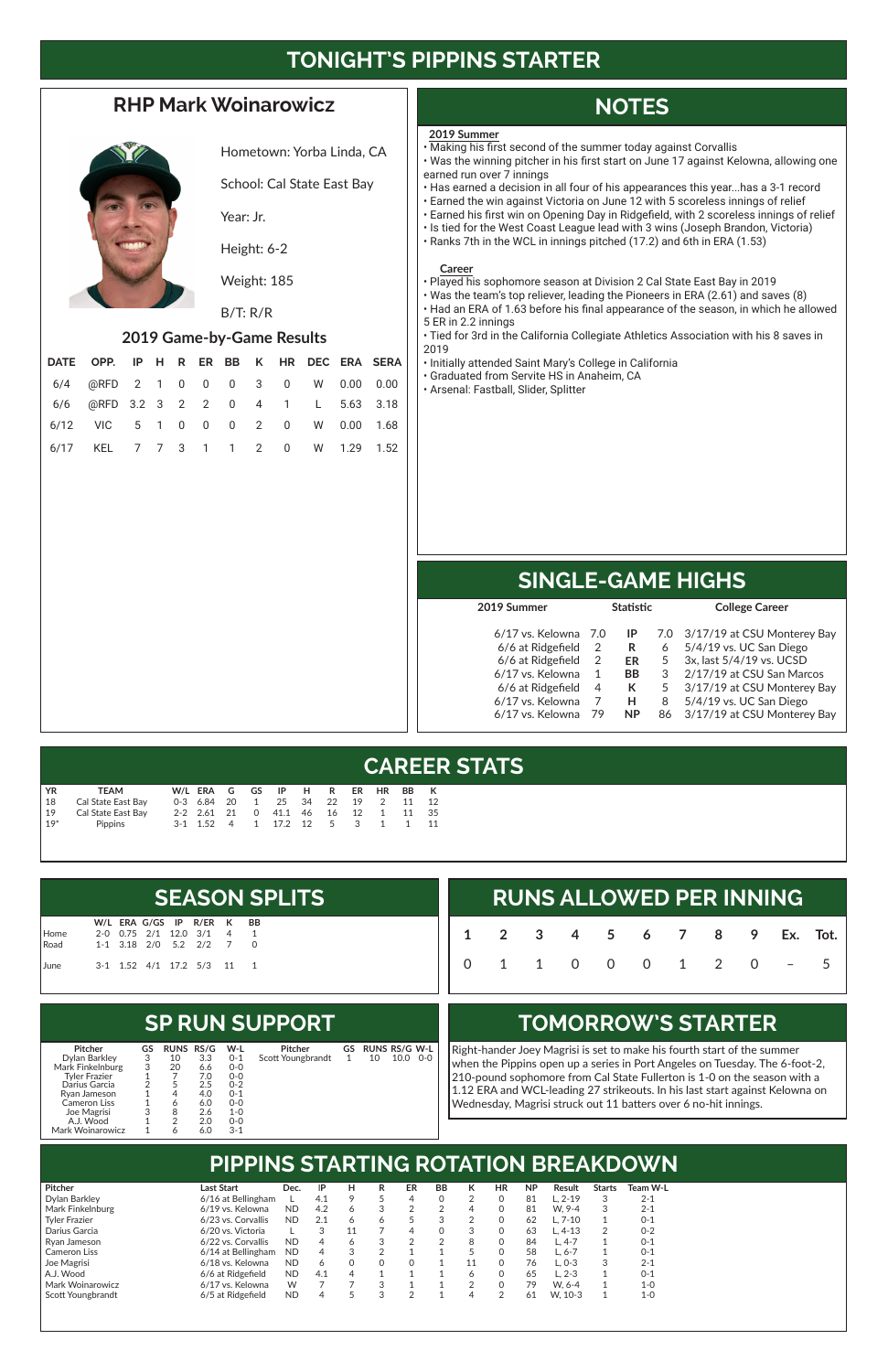# **PIPPINS BULLPEN**

| #11 Nick Brown, RHP     | 2019 stats: 4 G, 1-1, 2.57 ERA, 7 IP, 5 K/4 BB, .222 BAA, 1 SV                                                                                                                                                                    |                                                      |
|-------------------------|-----------------------------------------------------------------------------------------------------------------------------------------------------------------------------------------------------------------------------------|------------------------------------------------------|
| Hometown: Catoosa, OK   | 2019 summer: On the Pippins' opening day rosterearned the win in his season debut in<br>Ridgefield on June 5, tossing 3.2 innings of hitless relief.                                                                              | <b>Recent Appearances</b>                            |
| School: Pittsburg State |                                                                                                                                                                                                                                   | 6/5 @ RFD: W, 3.2 IP, 0 H, 0 ER,<br>4 BB, 2 K        |
| l Year: RS Sr.          | <b>Career:</b> Did not play for Division 2 Pittsburg State in Kansas in 2019 after briefly stepping<br>away from the sporthas one year of collegiate eligibility remainingpitched in 20 games $6/13$ v. VIC: L, 0.1 IP, 2 H, 2 R, | 6/8 v. WEN: 1 IP, 1 H, 0 ER, 1 K                     |
| Height: 6-4             | out of the bullpen for Pittsburg State in 2018, striking out 43 batters in 31 inningshad 50<br>strikeouts in 32 innings as a junior in 2017received a medical redshirt at Missouri State                                          | 1 ER, 1 K<br>$6/17$ v. KEL: SV, 2 IP, 3 H, 1 ER, 1 K |
| Weight: 225             | in 2016 after breaking his ankleattended Catoosa (OK) HS in the Tulsa areasister,                                                                                                                                                 |                                                      |
| B/T: R/R                | Tiffany, was an All-Conference softball player at Pittsburg State.                                                                                                                                                                |                                                      |
| Throws: FB, SL, CH      |                                                                                                                                                                                                                                   |                                                      |

| #13 Ayden Adams, RHP            | 2019 stats: 4 G, 0-1, 7.71 ERA, 4.2 IP, 1 K/2 BB, .364 BAA, 1 SV                                                                                                        |                                                                   |
|---------------------------------|-------------------------------------------------------------------------------------------------------------------------------------------------------------------------|-------------------------------------------------------------------|
| Hometown: Federal Way, WA       | <b>2019 summer:</b> Joined the Pippins for the home-opening series against Wenatchee<br>picked up the save in his debut on 6/7 against Wenatchee.                       | <b>Recent Appearances</b>                                         |
| School: Everett Community Coll. |                                                                                                                                                                         | 6/7 v. WEN: SV, 0.2 IP, 1 K<br>  6/14 @ BEL: L, 2.1 IP, 7 H, 5 R, |
| Year: Soph.                     | Career: Played his freshman season at Everett (Wash.) Community College in 2019<br>appeared in 15 games out of the bullpen, posting a 2-0 record and 3.16 ERAstruck out | 4 ER, 2 BB<br>6/22 v. COR: 1 IP, 0 H, 0 BB, 0 K                   |
| Height: 6-2                     | 35 batters in 31.1 innings, and collected four savesattended Todd Beamer HS in Federal<br>Way, WA2nd team All-League selection as a HS senior in 2018.                  | $6/23$ v. COR: 0.2 IP, 1 H                                        |
| Weight: 190                     |                                                                                                                                                                         |                                                                   |
| B/T: R/R                        |                                                                                                                                                                         |                                                                   |
| Throws: FB, CH, CB              |                                                                                                                                                                         |                                                                   |

| #23 Jahred Butler, RHP | 2019 stats: 2 G, 0.00 ERA, 3 IP, 2 K/0 BB, .333 BAA                                                                                                                              |                                                                        |
|------------------------|----------------------------------------------------------------------------------------------------------------------------------------------------------------------------------|------------------------------------------------------------------------|
| Hometown: Hemet, CA    | <b>2019 summer:</b> Joined the Pippins on June 13.                                                                                                                               | <b>Recent Appearances</b>                                              |
| School: Colorado Mesa  | <b>Career:</b> Played his freshman season at Colorado Mesa in 2019appeared in 6 games                                                                                            | 6/14 @ BEL: 1.2 IP, 3 H, 1 K<br>$6/19$ v. KEL: 1.1 IP, 1 R (0 ER), 1 K |
| Year: Soph.            | out of the bullpen, posting a 1-0 record and 7.88 ERAstruck out 7 batters over 8 innings<br>pitched5 of his 6 outings were scorelessattended Tahquitz High School in Hemet, Cal- |                                                                        |
| Height: 6-3            | lifornia2-time 1st team All-League selection in high schoolAll-CIF selection as a high<br>school senior.                                                                         |                                                                        |
| Weight: 215            |                                                                                                                                                                                  |                                                                        |
| B/T: R/R               |                                                                                                                                                                                  |                                                                        |
| Throws: FB, CB, CH     |                                                                                                                                                                                  |                                                                        |
|                        |                                                                                                                                                                                  |                                                                        |

| 2019 stats: 3 GS, 3.08 ERA, 11.2 IP, 10 K/7 BB, .277 BAA                                  |                                                                                                                                                                                                                                                                                                                                                       |
|-------------------------------------------------------------------------------------------|-------------------------------------------------------------------------------------------------------------------------------------------------------------------------------------------------------------------------------------------------------------------------------------------------------------------------------------------------------|
| [2019 summer: Joined the Pippins for the home-opening series against Wenatchee.           | <b>Recent Appearances</b>                                                                                                                                                                                                                                                                                                                             |
| Career: Played his redshirt junior season at Loyola Marymount in 2019appeared in 10       | 6/8 v. WEN: GS, 3.2 IP, 3 H, 3 R,<br>2 ER, 2 BB, 4 K                                                                                                                                                                                                                                                                                                  |
| NCAA regional against UCLA, tossing 0.2 of a scoreless inning against the #1 overall seed | 6/13 v. VIC: GS, 3.1 IP, 4 H, 1 R,<br>0 ER, 3 BB, 2 K                                                                                                                                                                                                                                                                                                 |
|                                                                                           | $6/19$ v. KEL: GS, 4.2 IP, 6 H, 3 R,<br>2 ER. 2 BB. 4 K                                                                                                                                                                                                                                                                                               |
| attended Westview HS in Portland, OR1st team All-League pick as a HS seniorwas the        |                                                                                                                                                                                                                                                                                                                                                       |
|                                                                                           |                                                                                                                                                                                                                                                                                                                                                       |
|                                                                                           |                                                                                                                                                                                                                                                                                                                                                       |
|                                                                                           | games, making 3 starts, and struck out 13 batters in 13 inningsappeared in the Lions'<br>in the tournamentappeared in 16 games, including 2 starts, in 2018missed the entire<br>2017 season due to offseason surgeryhad a 0.93 ERA as a freshman over 9.2 innings<br>Oregon All-State Game MVP in 2015dad, Karl, played football at Washington State. |

| #29 Tyler Frazier, RHP | 2019 stats: 2 G/1 GS, 13.50 ERA, 3.1 IP, 3 K/4 BB, .500 BAA                                                                                                                 |                                                                                                      |
|------------------------|-----------------------------------------------------------------------------------------------------------------------------------------------------------------------------|------------------------------------------------------------------------------------------------------|
| Hometown: Corona, CA   | <b>2019 summer:</b> Joined the Pippins on June 18.                                                                                                                          | <b>Recent Appearances</b>                                                                            |
| School: Oregon         | <b>Career:</b> Played his freshman season at Oregon in 2019appeared in 11 games, making                                                                                     | $(6/20 \text{ v.} \text{ VIC: } 1 \text{ IP}, 2 \text{ H}, 1 \text{ R} (0 \text{ ER}),$<br>1 BB, 1 K |
| Year: Soph.            | 6 starts, and posted a 6.91 ERAstruck out 21 batters and walked 15 in 27.1 innings<br>pitchedwas one of Oregon's main midweek starters late in the yearpitched in the Cal-  | $6/23$ v. COR: GS, 2.1 IP, 6 H, 6 R,<br>5 ER, 3 BB, 2 K                                              |
| Height: 6-1            | ifornia Collegiate League in the summer of 2018, posting a 4.13 ERAattended Santiago<br>HS in Corona, CAthree time 1st team All-League pickposted a 7-4 record and 2.08 ERA |                                                                                                      |
| Weight: 150            | as a high school senior.                                                                                                                                                    |                                                                                                      |
| B/T: R/R               |                                                                                                                                                                             |                                                                                                      |
| Throws: FB, SL, CH, CB |                                                                                                                                                                             |                                                                                                      |
|                        |                                                                                                                                                                             |                                                                                                      |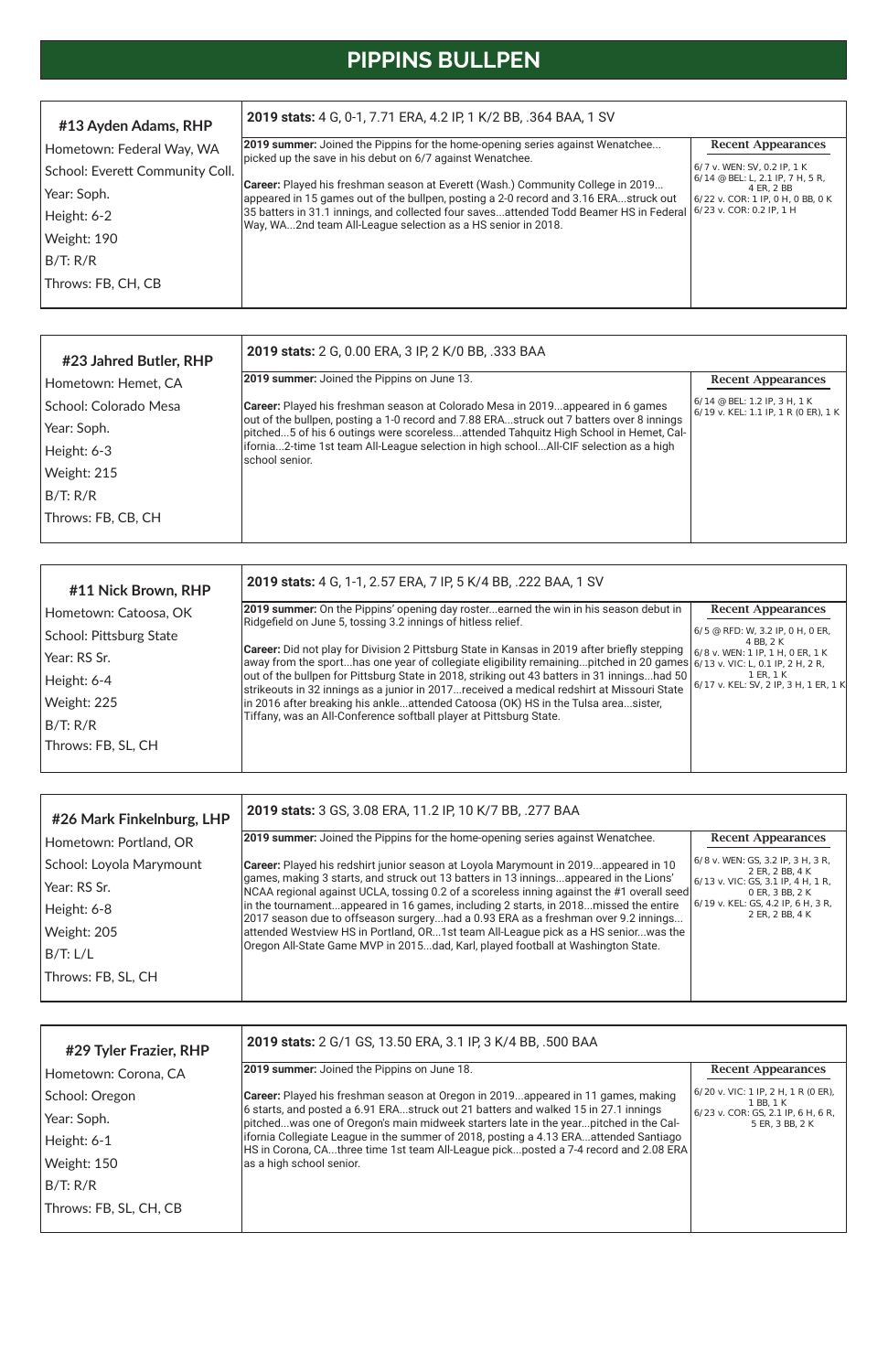# **PIPPINS BULLPEN**

| #9 Josh Hahn, LHP              | 2019 stats: 2 G, 4.50 ERA, 2 IP, 2 K/1 BB, .167 BAA                                                                                                                               |                                            |
|--------------------------------|-----------------------------------------------------------------------------------------------------------------------------------------------------------------------------------|--------------------------------------------|
| Hometown: Huntington Beach, CA | 2019 summer: Joined the Pippins for the road series at Bellingham on June 14.                                                                                                     | <b>Recent Appearances</b>                  |
| School: UCLA                   | <b>Career:</b> Played his senior season at Huntington Beach (CA) HS in 2019signed to play                                                                                         | 6/18 v. KEL: 1 IP, 1 H, 1 ER, 1 BB,<br>1 K |
| Year: Fr.                      | college baseball at UCLAnamed the 2019 California Gatorade State High School Base-<br>ball Player of the Yeartwo-time Sunset League Player of the Yearhad a 5-1 record and        | 6/20 v. VIC: 1 IP. 1 K                     |
| Height: 6-2                    | [0.72 ERA as a seniorstruck out 49 batters in 37.2 innings, while opponents hit .177 off of<br>himranked by Baseball America as the #354 prospect for the 2019 MLB Draft; was not |                                            |
| Weight: 195                    | selected in the draftSunset League Rookie of the Year as a sophomore.                                                                                                             |                                            |
| B/T: L/L                       |                                                                                                                                                                                   |                                            |
| Throws: FB, CB, SL, CH         |                                                                                                                                                                                   |                                            |

| #31 Bo Henderson, RHP              | 2019 stats: 3 G, 14.29 ERA, 5.2 IP, 5 K/6 BB, .280 BAA                                                                                                                              |                                                                                                |
|------------------------------------|-------------------------------------------------------------------------------------------------------------------------------------------------------------------------------------|------------------------------------------------------------------------------------------------|
| Hometown: Palos Verdes Estates, CA | <b>2019 summer:</b> Joined the Pippins for the road series at Bellingham on June 14.                                                                                                | <b>Recent Appearances</b>                                                                      |
| School: Cal Poly                   | <b>Career:</b> Redshirted his freshman season at Cal Poly in 2019appeared in 4 games for                                                                                            | 6/16 @ BEL: 1.2 IP, 5 H, 7 ER, 4 BB<br>$6/20$ v. VIC: 2 IP, 1 H, 3 R (2 ER),                   |
| Year: RS Fr.                       | the Kelowna Falcons late last summer, posting a 12.27 ERAstruck out 4 batters and<br>walked 4 over 3.2 inningsattended Palos Verdes HS in Rolling Hills Estates, CAonly             | 2 BB, 2 K<br>$(6/23 \text{ v. COR: } 2 \text{ IP, } 1 \text{ H, } 1 \text{ R} (0 \text{ ER}),$ |
| Height: 6-3                        | played baseball as a senior in high school, going 4-1, 1.62 with 47 strikeouts in 35 innings<br>pitchedwas a 1st team All-League pick in his only year of HS baseballwas a quarter- | 0 BB, 3 K                                                                                      |
| Weight: 195                        | back in high school as a sophomore and junior.                                                                                                                                      |                                                                                                |
| B/T: R/R                           |                                                                                                                                                                                     |                                                                                                |
|                                    |                                                                                                                                                                                     |                                                                                                |

| #25 Jack Gonzales, LHP  | 2019 stats: 5 G, 4.90 ERA, 7.1 IP, 5 K/5 BB, .250 BAA, 1 SV                                                                                                                        |                                                                                                                                                                                          |
|-------------------------|------------------------------------------------------------------------------------------------------------------------------------------------------------------------------------|------------------------------------------------------------------------------------------------------------------------------------------------------------------------------------------|
| Hometown: Oceanside, CA | <b>2019 summer:</b> Joined the Pippins for the home-opening series against Wenatchee<br>earned a two-inning save in his 2019 debut on June 9.                                      | <b>Recent Appearances</b>                                                                                                                                                                |
| School: Dixie State     |                                                                                                                                                                                    | $(6/9 \text{ v. WEN: } 2 \text{ IP. } 1 \text{ H. } 1 \text{ BB. } 2 \text{ K. } \text{SV}$<br>$(6/13 \text{ v.} \text{ VIC: } 2.1 \text{ IP}, 2 \text{ H}, 2 \text{ ER}, 2 \text{ BB},$ |
| Year: Jr.               | <b>Career:</b> Played his sophomore season at Dixie State in 2019the only returning player<br>from the 2018 Pippins to the 2019 rosterstarted 13 games for Dixie State as a sopho- | 1 K<br>$6/16$ @ BEL: 1 IP, 2 BB, 1 K                                                                                                                                                     |
| Height: 6-3             | more, striking out 51 batters in 58 inningshad a 6-3 recordpitched out of the bullpen<br>as a freshmanappeared in 22 games, including 3 starts, for the Pippins last summer        | 6/18 v. KEL: 1 IP, 1 H, 1 R (0 ER)<br>6/20 v. VIC: 1 IP, 3 H, 2 ER, 1 K                                                                                                                  |
| Weight: 225             | had a 3.04 ERA over 47.1 inningsposted a 2.48 ERA out of the bullpenheld eventual                                                                                                  |                                                                                                                                                                                          |
| B/T: L/L                | WCL champion Corvallis to 2 runs over 7 innings in a start on the final day of the regular<br>seasonattended El Camino HS in Oceanside, CA.                                        |                                                                                                                                                                                          |
| Throws: FB, CB, CH      |                                                                                                                                                                                    |                                                                                                                                                                                          |
|                         |                                                                                                                                                                                    |                                                                                                                                                                                          |

| #8 Darius Garcia, LHP  | <b>2019 stats:</b> 2 GS, 0-2, 5.62 ERA, 8 IP, 6 K/2 BB, .385 BAA                                                                                                            |                                                      |
|------------------------|-----------------------------------------------------------------------------------------------------------------------------------------------------------------------------|------------------------------------------------------|
| Hometown: Cerritos, CA | [2019 summer: Joined the Pippins for the road series at Bellingham on June 14.                                                                                              | <b>Recent Appearances</b>                            |
| School: UC Irvine      | Career: Played his freshman season at UC Irvine in 2019appeared in 8 games, posting a                                                                                       | $6/15$ @ WEN: L, 5+ IP, 4 H, 2 R,<br>1 ER, 2 BB, 3 K |
| Year: Soph.            | [3.38 ERAstruck out 8 batters and walked 1 over 8 innings of workallowed opponents<br>Ito bat .226 off of himattended Gahr High School in Cerritos, CAwon league titles all | 6/20 v. VIC: L, 3 IP, 11 H, 7 R,<br>4 ER, 0 BB, 3 K  |
| Height: 5-8            | four years of high school.                                                                                                                                                  |                                                      |
| Weight: 175            |                                                                                                                                                                             |                                                      |
| B/T: L/L               |                                                                                                                                                                             |                                                      |
| Throws: FB, SL, CH     |                                                                                                                                                                             |                                                      |
|                        |                                                                                                                                                                             |                                                      |

| #51 Ryan Jameson, RHP   | 2019 stats: 2 G/1 GS, 0-1, 3.60 ERA, 5 IP, 11 K/3 BB, .348 BAA                                                                                                              |                                                               |
|-------------------------|-----------------------------------------------------------------------------------------------------------------------------------------------------------------------------|---------------------------------------------------------------|
| Hometown: Hollister, CA | 2019 summer: Joined the Pippins on June 18took the loss in his season debut against<br>lKelowna.                                                                            | <b>Recent Appearances</b>                                     |
| School: Cal Poly        |                                                                                                                                                                             | $(6/18 \text{ v. KEL: L, 1 IP, 2 H, 1 R (0 ER))$<br>1 BB, 3 K |
| Year: Soph.             | Career: Played his freshman season at Cal Poly in 2019made 13 relief apperances, not<br>earning a decision and posting a 4.43 ERAstruck out 10 batters and walked 5 in 20.1 | $6/22$ v. COR: GS, 4 IP, 6 H, 3 R<br>2 ER, 2 BB, 8 K          |
| Height: 6-2             | innings pitchedattended San Benito HS in Hollister, CAwent 5-1 with a 0.62 ERA as a<br>senior, tossing 3 complete games2nd team All-League pick as a HS junior.             |                                                               |
| Weight: 180             |                                                                                                                                                                             |                                                               |
| B/T: R/R                |                                                                                                                                                                             |                                                               |
| Throws: FB, SL, CH      |                                                                                                                                                                             |                                                               |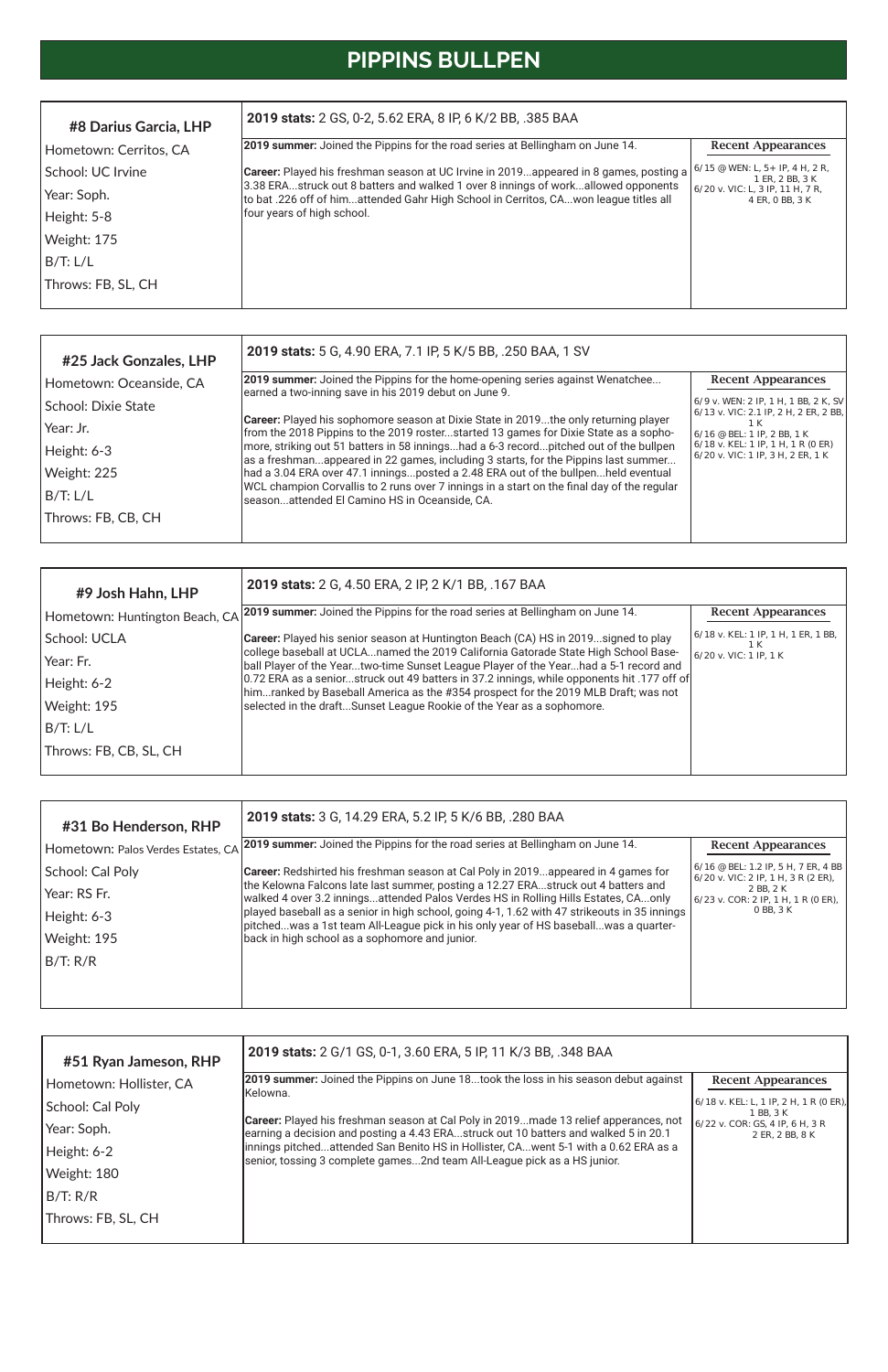# **PIPPINS BULLPEN**

| #44 A.J. Wood, RHP         | 2019 stats: 5 G/1 GS, 1-1, 2.70 ERA, 13.1 IP, 13 K/7 BB, .224 BAA                                                                                                                                                              |                                                                            |
|----------------------------|--------------------------------------------------------------------------------------------------------------------------------------------------------------------------------------------------------------------------------|----------------------------------------------------------------------------|
| Hometown: Sacramento, CA   | <b>2019 summer:</b> On the Pippins' opening day roster.                                                                                                                                                                        | <b>Recent Appearances</b>                                                  |
| School: Central Washington | <b>Career:</b> Played his junior season at Central Washington in 2019made 13 appearances,                                                                                                                                      | $6/6$ @ RFD: GS, 4.1 IP, 4 H, 1 ER,<br>1 BB, 6 K                           |
| Year: Senior               | lincluding 1 startpitched primarily as a long relieverhad a 5.18 ERA in 33 innings of<br>work, striking out 44 batters and walking 29played his sophomore season at Cosumnes $6/15 \text{ }^{\circ}$ BEL: 1 IP, 1 H, 1 BB, 1 K | $6/13$ v. VIC: 2 IP. 1 H. 1 BB. 2 K                                        |
| Height: 6-3                | River College, a junior college in Sacramento, CAplayed his freshman year at Oregon<br>Tech in 2017was originally recruited to Oregon Tech as a first baseman, but moved to                                                    | 6/19 v. KEL: W, 3 IP, 1 H, 3 BB, 2 K<br>$6/23$ v. COR: L, 3 IP, 4 H, 3 ER, |
| Weight: 228                | the moundattended McClatchy HS in Sacramentoplayed 3 sports in HS: football, bas-                                                                                                                                              | 1 BB, 2 K                                                                  |
| B/T: R/R                   | ketball, and baseball.                                                                                                                                                                                                         |                                                                            |
| Throws: SNK, SL, CB, CH    |                                                                                                                                                                                                                                |                                                                            |

| #40 Ty Pohlmann, RHP   | 2019 stats: 6 G, 1.86 ERA, 9.2 IP, 3 K/8 BB, .219 BAA                                                                                                                     |                                                                           |
|------------------------|---------------------------------------------------------------------------------------------------------------------------------------------------------------------------|---------------------------------------------------------------------------|
| Hometown: Gilbert, AZ  | 2019 summer: On the Pippins' opening day roster.                                                                                                                          | <b>Recent Appearances</b>                                                 |
| School: UNLV           | Career: Played his freshman season at UNLV in 2019made 8 appearances, including 3                                                                                         | 6/5 @ RFD: 1.1 IP, 1 H, 0 ER, 1 K<br>6/7 v. WEN: 3.1 IP, 3 H, 1 ER, 2 BB, |
| Year: Soph.            | startspitched 12.1 innings and had an 8.76 ERAended his season with a scoreless in-<br>ning against Fresno State in the Mountain West Conference tournamentattended Perry | 2 K<br>6/13 v. VIC: 1 IP, 2 BB                                            |
| Height: 6-4            | [HS in Gilbert, AZWas a 1st-team All-Region selection as a HS senior, as well as a Class<br>6A All-Starfather, Dave, swam collegiately at UC Irvine and Arizona State.    | 6/15 @ BEL: 2 IP, 2 H, 1 ER, 2 BB<br>6/20 v. VIC: 1 IP, 2 BB              |
| Weight: 230            |                                                                                                                                                                           | $6/23$ v. COR: 1 IP, 1 H                                                  |
| B/T: R/R               |                                                                                                                                                                           |                                                                           |
| Throws: FB, SL, CH, CB |                                                                                                                                                                           |                                                                           |
|                        |                                                                                                                                                                           |                                                                           |

| #18 Cameron Liss, LHP    | 2019 stats: 2 G/1 GS, 1-0, 1.08 ERA, 8.1 IP, 9 K/3 BB, .172 BAA                                                                                                               |                                                    |
|--------------------------|-------------------------------------------------------------------------------------------------------------------------------------------------------------------------------|----------------------------------------------------|
| Hometown: Spokane, WA    | 2019 summer: Joined the Pippins for the home-opening series against Wenatchee.                                                                                                | <b>Recent Appearances</b>                          |
| School: Spokane Falls CC | <b>Career:</b> Played his freshman season at Spokane Falls Community College in 2019ap-                                                                                       | 6/8 v. WEN: 4.1 IP, 2 H, 0 ER, 2 BB,<br>4 K        |
| Year: Soph.              | peared in 11 games, making 10 starts, and posted a 6-2 record and 2.08 ERAstruck out<br>66 batters in 56.1 inningsnamed 2nd-team All-NWAC East Region as a starting pitcher   | 6/14 @ BEL: GS, 4 IP, 3 H, 2 R,<br>1 ER, 1 BB, 5 K |
| Height: 6-0              | attended Ferris HS in Spokane, WA2nd-team All-League pick as a HS seniorthrew a<br>7-inning no-hitter at Parker Field in Yakima while pitching for the Spokane Bandits Ameri- |                                                    |
| Weight: 175              | can Legion Team in HS.                                                                                                                                                        |                                                    |
| B/T: L/L                 |                                                                                                                                                                               |                                                    |
| Throws: FB, CH, SL       |                                                                                                                                                                               |                                                    |

| #20 Joe Magrisi, RHP        | 2019 stats: 4 G/3 GS, 1-0, 1.12 ERA, 16 IP, 27 K/3 BB, .096 BAA, 1 SV                                                                                                           |                                                                      |
|-----------------------------|---------------------------------------------------------------------------------------------------------------------------------------------------------------------------------|----------------------------------------------------------------------|
| Hometown: San Diego, CA     | 2019 summer: On the Pippins' opening day rosterpicked up the first save of the year on<br>Opening Night in Ridgefieldearned his first win in the home opener against Wenatchee, | <b>Recent Appearances</b>                                            |
| School: Cal State Fullerton | allowing 1 hit in 5 shutout innings was the first WCL Pitcher of the Week of the 2019                                                                                           | $6/4$ @ RFD: SV, 1 IP, 0 H, 3 K<br>$6/7$ v. WEN: W, 5 IP, 1 H, 0 ER, |
| Year: Soph.                 | season, earning honors for the Week of June 4-9struck out 11 in 6 no-hit innings against<br>lKelowna on June 18.                                                                | 0 BB, 7 K<br>$6/12$ v. VIC: GS, 4 IP, 4 H, 2 ER,                     |
| Height: 6-2                 | Career: Played his freshman season at Cal State Fullerton in 2019made 11 appearances                                                                                            | 2 BB, 6 K<br>6/18 v. KEL: GS, 6 IP, 0 H, 0 ER,                       |
| Weight: 210                 | for the Titans, pitching 21.1 inningsstruck out 22 batters and walked 8graduated from                                                                                           | 1 BB, 11 K                                                           |
| B/T: R/R                    | Torrey Pines HS in San Diego, CAset a San Diego HS record his senior year by pitching<br>54.2 consecutive scoreless inningsbroke the record set by 3-time MLB All-Star David    |                                                                      |
| Throws: FB, CB, CH          | Wellswent 12-0 with a 0.75 ERA and 130 strikeouts in 93 innings as a senior to earn San<br>Diego CIF Player of the Year honors.                                                 |                                                                      |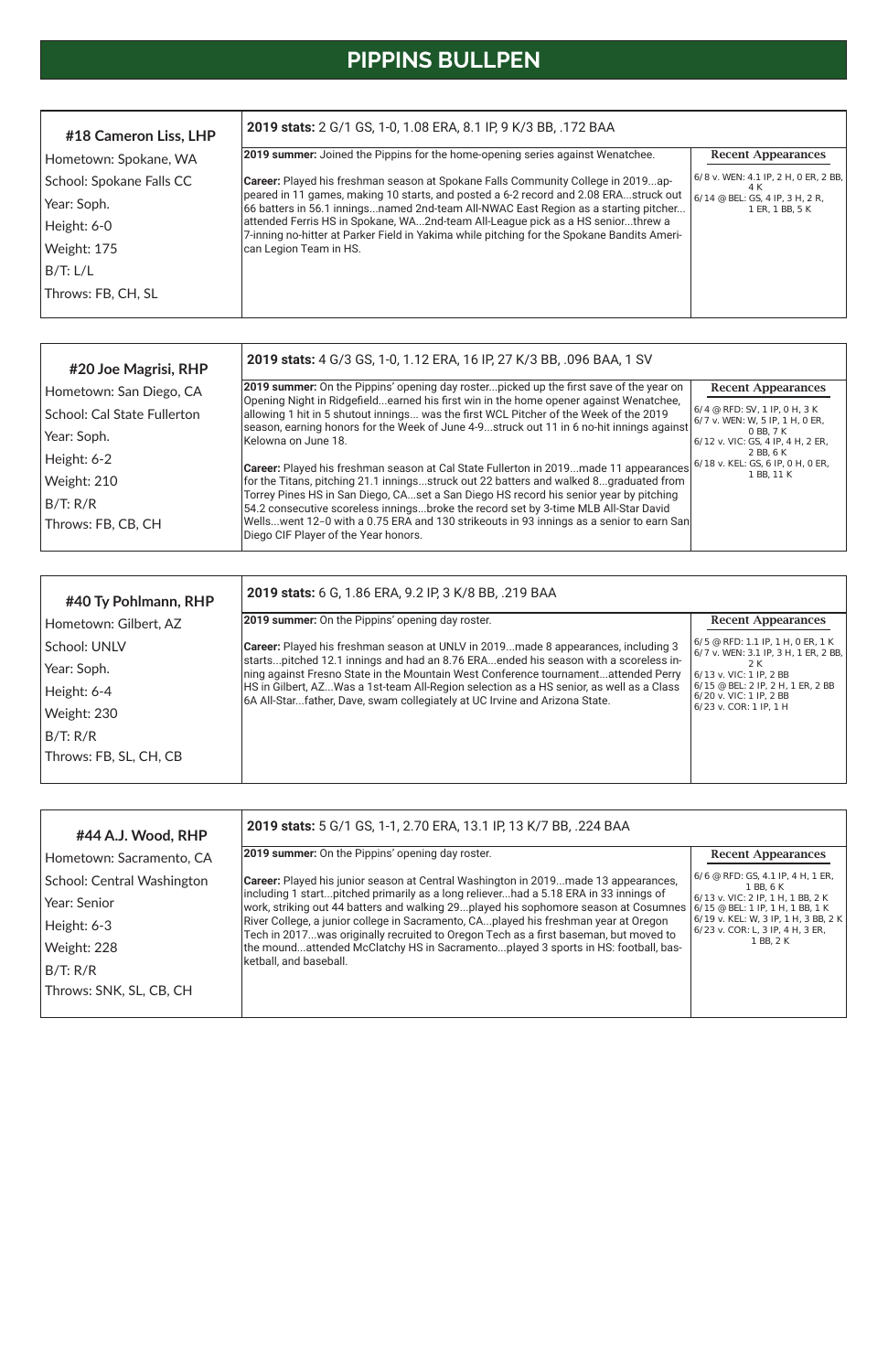### TEAM PITCHING

Most runs allowed, game<br>
19 (6/16 at Bellingham) Most runs allowed, extra-inning game Most runs allowed, single inning 8 (5th, 6/16 at Bellingham)<br>Most hits allowed, game 17 (6/20 vs. Victoria) Most hits allowed, game<br>Most hits allowed, inning Most hits allowed, inning 8 (5th, 6/16 at Bellingham)<br>Fewest hits allowed, game 4 (2x, last 6/18 vs. Kelowna) Fewest hits allowed, extra-inning game<br>Most doubles allowed Most doubles allowed, inning<br>Most triples allowed Most triples allowed, inning<br>Most home runs allowed Most home runs allowed<br>Most home runs allowed, inning  $2 (2x, \text{ last } 6/16 \text{ at Bellingham})$ <br> $2 (2x, \text{ last } 8\text{th}, \frac{6}{16} \text{ at Bellingham})$ Most extra-base hits allowed  $4 (6/16$  at Bellingham)<br>Most extra-base hits allowed, inning  $2 (3x, \text{last 8th}, 6/16 \text{ at Bellingham})$ Most extra-base hits allowed, inning<br>Most walks issued Most walks issued 10 (6/16 at Bellingham)<br>Most walks issued, inning 10 (6/16 at Bellingham) Fewest walks issued, game Fewest walks issues, extra-inning game Most strikeouts, extra-inning game Fewest strikeouts, extra-inning game

4 (2x, last  $6/18$  vs. Kelowna)

2 (9x, last  $6/20$  vs. Victoria)<br>2 (5th,  $6/16$  at Bellingham) 1 (6/7 vs. Wenatchee)<br>1 (6th,  $6/7$  vs. Wenatchee) 2 (2x, last 8th,  $6/16$  at Bellingham)<br>4 ( $6/16$  at Bellingham) 4 (8th,  $6/16$  at Bellingham)<br>0 (6/4 at Ridgefield)

 $15 (6/18 \text{ vs.}$  Kelowna)

#### INDIVIDUAL PITCHING

Shortest start, non-injury related<br>Most hits allowed as a starter

Most innings pitched as a starter 7 (Mark Woinarowicz, 6/17 vs. Kelowna)<br>Most innings pitched as a reliever 5 (Mark Woinarowicz, 6/12 vs. Victoria) 5 (Mark Woinarowicz, 6/12 vs. Victoria)<br>2.1 (Tyler Frazier, 6/23 vs. Corvallis) Most hits allowed as a starter 11 (Darius Garcia, 6/20 vs. Victoria)<br>Most hits allowed as a reliever 7 (2x, last Barkley, 6/22 vs. Corvallis) Most hits allowed as a reliever  $\frac{7 (2x)}{5 (T \text{V} \cdot \text{F} \cdot \text{F} \cdot \text{F} \cdot \text{F} \cdot \text{F} \cdot \text{F} \cdot \text{F} \cdot \text{F} \cdot \text{F} \cdot \text{F} \cdot \text{F} \cdot \text{F} \cdot \text{F} \cdot \text{F} \cdot \text{F} \cdot \text{F} \cdot \text{F} \cdot \text{F} \cdot \text{F} \cdot \text{F} \cdot \text{F} \cdot \text{F} \cdot \text{F} \cdot \text{F} \cdot \text$ Most earned runs allowed as a SP  $\qquad \qquad$  5 (Tyler Frazier, 6/23 vs. Corvallis)<br>Most earned runs allowed as a RP  $\qquad \qquad$  7 (2x. last Gill. 6/16 at Bellingham) Most earned runs allowed as a RP  $\qquad \qquad$  7 (2x, last Gill, 6/16 at Bellingham)<br>Most home runs allowed  $\qquad \qquad$  2 (2x, last Gill, 6/16 at Bellingham) Most home runs allowed<br>
Most strikeouts as a starter<br>
11 (Joe Magrisi, 6/18 vs. Kelowna) Most strikeouts as a starter  $11$  (Joe Magrisi,  $6/18$  vs. Kelowna)<br>Most strikeouts as a reliever  $4$  (2x, last Liss,  $6/8$  vs. Wenatchee) Most strikeouts as a reliever  $\begin{array}{r} 4 (2x, last \text{ Liss, } 6/8 \text{ vs. } \text{Wenatchee}) \ \text{Most walks allowed as a starter} \ 3 (2x, last \text{ Frazier, } 6/23 \text{ vs. } \text{Corvallis}) \end{array}$ Most walks allowed as a starter  $\begin{array}{r} 3 \text{ (2x, last Frazier, 6/23 vs. Corvallis)} \\ \text{Most walks allowed as a reliever} \end{array}$  4 (3x. last Gill. 6/16 at Bellingham) Most walks allowed as a reliever  $\begin{array}{r} 4 (3x, last Gill, 6/16 at Bellingham) \\ \text{Most extra-base hits allowed} \end{array}$  2 (10x, last Frazier, 6/23 vs. Corvallis) Most extra-base hits allowed 2 (10x, last Frazier, 6/23 vs. Corvallis)<br>Most pitches thrown as a starter 24 (Ryan Jameson, 6/22 vs. Corvallis) Most pitches thrown as a starter 84 (Ryan Jameson, 6/22 vs. Corvallis)<br>Most pitches thrown as a reliever 74 (Cameron Liss, 6/8 vs. Wenatchee) Most pitches thrown as a reliever 74 (Cameron Liss, 6/8 vs. Wenatchee)<br>Most wild pitches 3 (Mark Finkelnburg, 6/8 vs. Wenatchee) Most wild pitches 3 (Mark Finkelnburg, 6/8 vs. Wenatchee)<br>Most hit batsmen 1 (6x, last Wood, 6/23 vs. Corvallis)  $1$  (6x, last Wood,  $6/23$  vs. Corvallis)

# **PIPPINS PITCHING: HIGHS AND LOWS**

| 1 2 3 4 5 6 7 8 9 Ex. Tot.       |  |  |  |  |  |  |
|----------------------------------|--|--|--|--|--|--|
| YVP 10 9 4 7 9 14 9 8 5 0 75     |  |  |  |  |  |  |
| Opp. 12 10 8 6 13 16 6 13 3 0 87 |  |  |  |  |  |  |

# **PIPPINS COMPOSITE SEASON LINESCORE**

|  | <b>Overall Record</b> |
|--|-----------------------|
|--|-----------------------|

| <b>North Division</b>       | Home    | Away    | <b>OVR</b> | <b>South Division</b>      | Home    | Away    | <b>OVR</b> |  |
|-----------------------------|---------|---------|------------|----------------------------|---------|---------|------------|--|
| <b>Bellingham Bells</b>     | $0 - 0$ | $0 - 3$ | $0 - 3$    | Bend Elks                  | $0 - 0$ |         | $0 - 0$    |  |
| Kelowna Falcons             | $2 - 1$ | $0 - 0$ | $2 - 1$    | Corvallis Knights          | $0 - 2$ | $0 - 0$ | $0 - 2$    |  |
| <b>Port Angeles Lefties</b> | $0 - 0$ | $0 - 0$ | $0 - 0$    | <b>Cowlitz Black Bears</b> |         | $0 - 0$ | $0 - 0$    |  |
| Victoria HarbourCats        | $1 - 2$ | $0 - 0$ | $1 - 2$    | <b>Portland Pickles</b>    |         | $0 - 0$ | $0 - 0$    |  |
| Wenatchee AppleSox          | $3 - 0$ | $0 - 0$ | $3 - 0$    | <b>Ridgefield Raptors</b>  | $0 - 0$ | $2 - 1$ | $2 - 1$    |  |
|                             |         |         |            |                            |         |         |            |  |

### PIPPINS RECORD BY OPPONENT **PIPPINS RECORD BY OPPONENT**

0–0 0–0

|                                                                                 | <b>NORTH</b> |                |           |             | SOUTH |    |           |  |
|---------------------------------------------------------------------------------|--------------|----------------|-----------|-------------|-------|----|-----------|--|
|                                                                                 | W            | L              | <b>GB</b> |             | W     | L  | <b>GB</b> |  |
| Bellingham                                                                      | 12           | 6              |           | Walla Walla | 12    | 3  |           |  |
| Victoria                                                                        | 11           | $\overline{7}$ | 1.0       | Ridgefield  | 10    | 5  | 2.0       |  |
| <b>Yakima Valley</b>                                                            | 8            | 9              | 3.5       | Corvallis   | 8     | 6  | 3.5       |  |
| Wenatchee                                                                       | 7            | 8              | 3.5       | Bend        | 6     | 9  | 6.0       |  |
| Port Angeles                                                                    | 7            | 11             | 5.0       | Portland    | 7     | 11 | 6.5       |  |
| Kelowna                                                                         | 5            | 10             | 5.5       | Cowlitz     | 5     | 13 | 8.5       |  |
| $X =$ First half Champion<br>Y = Second half Champion<br>$Z =$ Clinched playoff |              |                |           |             |       |    |           |  |

|  | <b>WCL FIRST HALF STANDINGS</b> |  |  |  |  |
|--|---------------------------------|--|--|--|--|
|--|---------------------------------|--|--|--|--|

**PIPPINS PITCHING BREAKDOWN**

#### **INHERITED RUNNERS**

#### **QUALITY START LOG**

### **APPEARANCES BY INNING**

**W-L ERA R ER IP BB K HR**

**Starters** 2-3 3.43 45 29 76.0 21 80 5 **Relievers** 6-6 4.68 47 38 73.0 41 55 3

|                      | IR             | <b>IRS</b>    | IRS <sub>%</sub> |
|----------------------|----------------|---------------|------------------|
| Ayden Adams          | 3              | $\mathcal{P}$ | 66.7             |
| Nick Brown           | 2              | 2             | 100              |
| Jahred Butler        | $\mathcal{P}$  | 0             | 0.0              |
| <b>Tyler Frazier</b> | 3              | 3             | 100              |
| Jack Gonzales        | 1              | 0             | 0.0              |
| <b>Bo Henderson</b>  | $\mathfrak{D}$ | 0             | 0.0              |
| <b>Cameron Liss</b>  | $\mathcal{P}$  | 0             | 0.0              |
| Ty Pohlmann          | 1              | 0             | 0.0              |
| Mark Woinarowicz     | $\mathcal{P}$  | 0             | 0.0              |
| A.J. Wood            | 5              | $\mathcal{P}$ | 40.0             |

|                | 1 | $\overline{2}$ | 3 <sup>7</sup> |              | 4 5 6 7        |              |              | 8              | 9            | Ex. |
|----------------|---|----------------|----------------|--------------|----------------|--------------|--------------|----------------|--------------|-----|
| Adams          |   |                |                |              | $1 \quad$      | $2^{\circ}$  | $\mathbf{1}$ |                | 2            |     |
| <b>Barkley</b> | 3 | 3              | 3              | 3            | $\overline{4}$ | 3            | 2            | 1              |              |     |
| <b>Brown</b>   |   |                |                |              | 1              | $\mathbf{1}$ | $\mathbf{1}$ | 3              | 2            |     |
| <b>Butler</b>  |   |                |                |              |                |              | 1            | $\overline{2}$ | 1            |     |
| Finkelnburg    | 3 | 3              | $3 \quad 3$    |              | $\mathbf{1}$   |              |              |                |              |     |
| Frazier        | 1 | 1              | $\mathbf{1}$   |              |                | 1            |              |                |              |     |
| Garcia         | 2 | 2              | $\overline{2}$ | $\mathbf{1}$ | $\mathbf{1}$   | 1            |              |                |              |     |
| Gill           |   |                |                |              |                |              |              | 1              |              |     |
| Gonzales       |   |                |                |              |                | $\mathbf{1}$ | 3            | 3              | $\mathbf{1}$ |     |
| Hahn           |   |                |                |              |                |              |              |                | 2            |     |
| Henderson      |   |                |                | 1            | 2              | 2            | 1            | 1              |              |     |

| Jameson     | 1            | 1              | $1 \quad 1$ |                             |   | 1              |                          |    |
|-------------|--------------|----------------|-------------|-----------------------------|---|----------------|--------------------------|----|
| Liss        | 1            | 1              |             | $1 \t2 \t1 \t1$             |   | $\overline{1}$ | $\overline{\phantom{0}}$ |    |
| Magrisi     | 3            | 3              |             | 3 3 2 1                     |   |                |                          | 1  |
| Pohlmann    |              |                |             |                             |   |                | $1 \t2 \t4 \t4$          |    |
| Woinarowicz | $\mathbf{1}$ | $\overline{1}$ |             | $1 \quad 1 \quad 3 \quad 3$ |   | 4 3            |                          | -1 |
| Wood        | 1            | $\mathbf{1}$   |             | 2 3 4 5 1                   |   |                | $\overline{\phantom{0}}$ |    |
| Youngbrandt | 1            | 1              | 1           | $\mathbf{1}$                | 1 | 1              |                          |    |

**Dylan Barkley (1):**  6/4 @ RFD: 6+ IP, 6 H, 3 R (2 ER), 0 BB, 6 K

**Joe Magrisi (1):** 6/18 vs. KEL: 6 IP, 0 H, 0 ER, 1 BB, 11 K

**Mark Woinarowicz (1):** 6/17 vs. KEL: 7 IP, 7 H, 3 R (1 ER), 1 BB, 2 K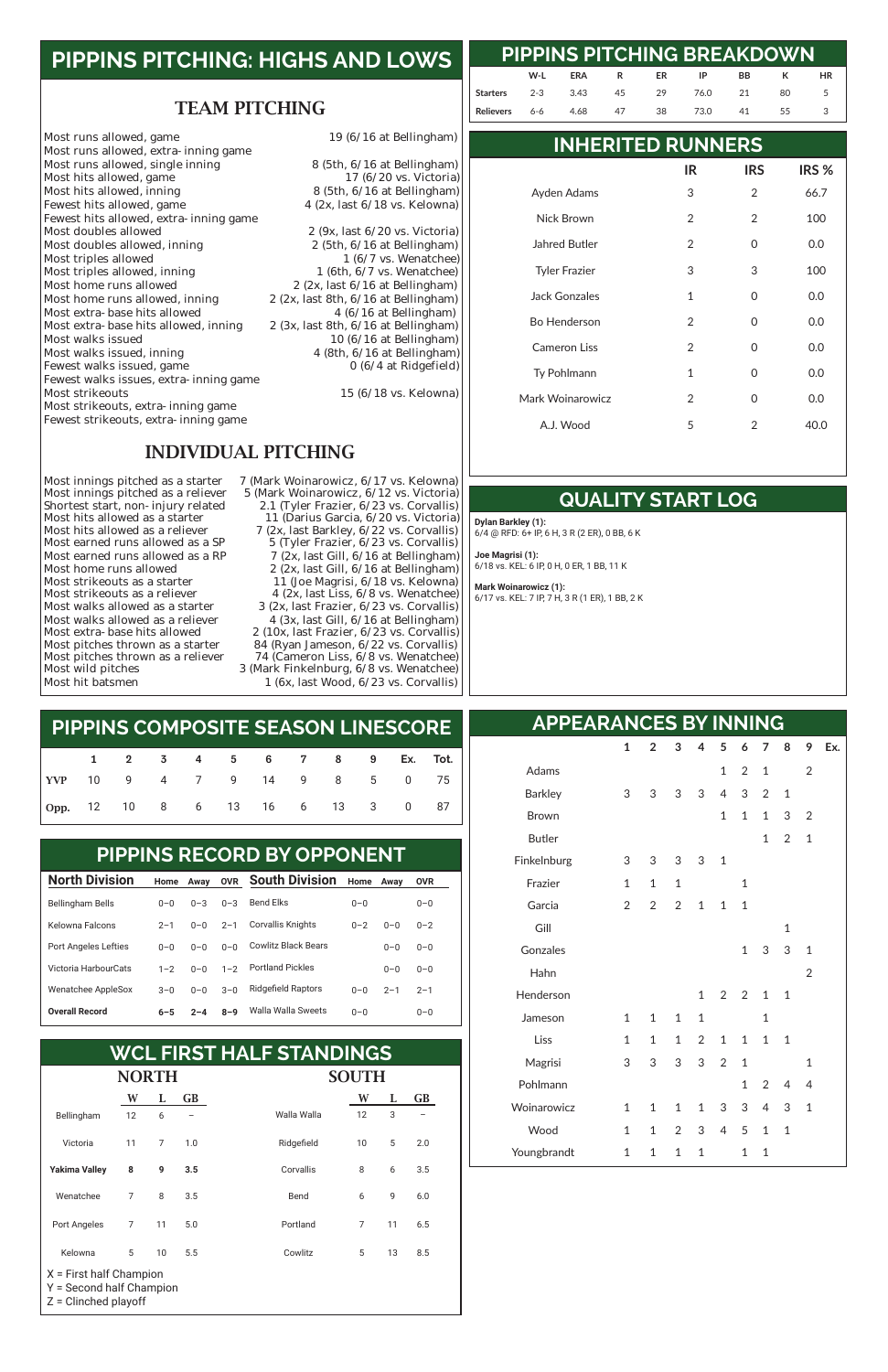# **PIPPINS HITTERS**

| #2 Owen Cobb, INF     | 2019 stats: 60 AB, .300/.354/.417, .771 OPS, 2 2B/1 3B/1 HR, 9 RBI, 5 BB/12 K, 2/2 SB                                                                                            |                                                                                                                                                                                                                  |
|-----------------------|----------------------------------------------------------------------------------------------------------------------------------------------------------------------------------|------------------------------------------------------------------------------------------------------------------------------------------------------------------------------------------------------------------|
| Hometown: Seattle, WA | [2019 summer: On the Pippins' opening day rosterhit his first homer of the summer, a<br>go-ahead solo shot, on June 6 at Ridgefield.                                             | Last game: 2-4, 1 R, 1 K                                                                                                                                                                                         |
| School: Stanford_     |                                                                                                                                                                                  | Last week: 6-22, 1 2B, 2 RBI, 2 BB                                                                                                                                                                               |
| Year: Fr.             | Career: Played his senior season at Seattle's Garfield High School in 2019drafted in the<br>37th round of the 2019 MLB Draft by the San Diego Padressigned to play college base- | Last HR: 6/6 at Ridgefield                                                                                                                                                                                       |
| Height: 6-2           | ball at Stanford starting in the fallnamed to the 2019 Seattle Times All-Baseball team<br>lhit .446 as a senior with 25 RBIs…stole 14 bases.                                     | <b>Season Highs</b>                                                                                                                                                                                              |
| Weight: 180           |                                                                                                                                                                                  | H: 3 (3x, last 6/17 vs. Kelowna)<br>$\mathbb{R}$ : 2 (6/5 at Ridgefield)                                                                                                                                         |
| B/T: R/R              |                                                                                                                                                                                  | HR: 1 (6/6 at Ridgefield)<br>RBI: $2$ (2x, last $6/17$ vs. Kelowna)<br>SB: 1 (2x, last 6/19 vs. Kelowna)<br>BB: $1$ (5x, last $6/22$ vs. Corvallis)<br>K: 2 $(4x, \text{last } 6/18 \text{ vs.} \text{ Kelown})$ |

| #17 Greg Fuchs, OF          | 2019 stats: 3-for-15, 1 RBI, 7 BB/4 K, 0/1 SB                                                                                                                                            |                                                                                                                        |
|-----------------------------|------------------------------------------------------------------------------------------------------------------------------------------------------------------------------------------|------------------------------------------------------------------------------------------------------------------------|
| Hometown: Mercer Island, WA | 2019 summer: Joined the Pippins on June 17.                                                                                                                                              | Last game: 2-3, 2 R, 1 RBI, 1 BB                                                                                       |
| School: Oregon State        | <b>Career:</b> Played his freshman season at Oregon State in 2019saw action in 30 games as                                                                                               | Last week: 3-15, 7 BB, 3 R, 1 RBI                                                                                      |
| Year: Soph.                 | a true freshman, collecting 5 hits in 30 at-batsin his first collegiate at-bat, hit a pinch-hit,<br>walk-off, 2-RBI single against New Mexico in Surprise, Arizonaattended Mercer Island | Last HR:                                                                                                               |
| Height: 6-0                 | (Wash.) HSnamed to the Seattle Times All-Area team as a high school seniorwas also<br>an All-State and All-League selection.                                                             | <b>Season Highs</b>                                                                                                    |
| Weight: 192                 |                                                                                                                                                                                          | $H: 2 (6/23 \text{ vs. Corvallis})$<br>$R: 2 (6/23 \text{ vs. Corvallis})$                                             |
| B/T: L/R                    |                                                                                                                                                                                          | HR:<br>RBI: $1(6/23 \text{ vs. Corvallis})$<br>SB:<br>BB: 4 (6/18 vs. Kelowna)<br>K: $1$ (3x, last $6/19$ vs. Kelowna) |

| #6 James Bell, C/OF  | 2019 stats: 4-for-15, 1 2B, 0 BB/3 K                                                                                                                                                 |                                                               |
|----------------------|--------------------------------------------------------------------------------------------------------------------------------------------------------------------------------------|---------------------------------------------------------------|
| Hometown: Fresno, CA | <b>2019 summer:</b> Joined the Pippins on June 18.                                                                                                                                   | Last game: $0-1$                                              |
| School: Oregon       | <b>Career:</b> Played his freshman season at Oregon in 2019played in 11 games, making one                                                                                            | Last week: 4-15, 1 2B, 3 K, 1 HBP                             |
| Year: Soph.          | start behind the platecollected 1 hit in 13 at-batsspent the summer of 2018 playing<br>for the Medford Rogues of the Great West Leaguehit .333 in 60 at-batsattended Clovis Last HR: |                                                               |
| Height: 6-1          | North HS in Fresno, CA1st-team All-State Pick as a senioralso named the Tri-River Ath-<br>letic Conference Offensive Player of the Year as a senior2-time 1st team All-Conference    | <b>Season Highs</b>                                           |
| Weight: 205          | selection in high school.                                                                                                                                                            | H: 2 (6/20 vs. Victoria)<br>$R: 1 (6/19 \text{ vs.}$ Kelowna) |
| B/T: R/R             |                                                                                                                                                                                      | HR:<br>RBI:                                                   |
|                      |                                                                                                                                                                                      | SB:<br>BB:<br>K: $1$ (3x, last $6/22$ vs. Corvallis)          |

| #32 Ty DeLancey, INF | 2019 stats: 4-for-14, 2 RBI, 2 BB/6 K, 1/1 SB                                                                                                                                  |                                                                                                                                                                       |
|----------------------|--------------------------------------------------------------------------------------------------------------------------------------------------------------------------------|-----------------------------------------------------------------------------------------------------------------------------------------------------------------------|
| Hometown: Dallas, GA | 2019 summer: Joined the Pippins on June 19.                                                                                                                                    | Last game: 1 - 3, 1 RBI, 1 BB, 1 SB                                                                                                                                   |
| School: Austin Peay  | Career: Played his sophomore season at Chattanooga (TN) State Community College in<br>2019signed to play at Division 1 Austin Peay State starting in the fall2nd-team All-Con- | Last week: 4-14, 2 RBI, 2 BB, 1 SB                                                                                                                                    |
| Year: Jr.            | ference pick at Chattanooga State in the spring after hitting .359 with 59 RBIsattended                                                                                        | Last HR:                                                                                                                                                              |
| Height: 5-9          | East Paulding HS in Dallas, GA.                                                                                                                                                | <b>Season Highs</b>                                                                                                                                                   |
| Weight: 160          |                                                                                                                                                                                | $H: 2 (6/20 \text{ vs. Victoria})$<br>$\mathbf{R}$ : 1 (3x, last 6/23 vs. Corvallis)                                                                                  |
| B/T: S/R             |                                                                                                                                                                                | HR:<br>RBI: $1$ (2x, last $6/23$ vs. Corvallis)<br>$SB: 1 (6/23 \text{ vs. Corvallis})$<br>BB: 1 (2x, last 6/23 vs. Corvallis)<br>$K: 3 (6/22 \text{ vs. Corvallis})$ |

| #41 Noah Andrews, OF   | 2019 stats: 1-for-9, 2 RBI, 1 BB/3 K                                                                                                                                    |                                                                                                                                 |  |  |  |  |  |
|------------------------|-------------------------------------------------------------------------------------------------------------------------------------------------------------------------|---------------------------------------------------------------------------------------------------------------------------------|--|--|--|--|--|
| Hometown: Tumwater, WA | <b>2019 summer:</b> Joined the Pippins on June 22.                                                                                                                      | Last game: $0-5$ , 1 K                                                                                                          |  |  |  |  |  |
| School: Gonzaga        | Career: Played his sophomore season at Lower Columbia College in 2019committed                                                                                          | Last week: 1-9, 2 RBI, 1 BB, 3 K                                                                                                |  |  |  |  |  |
| Year: Jr.              | to transfer to Gonzaga in the fall for his final two seasonswas a 2nd-team All-NWAC<br>outfielder in 2019 as a sophomorehit .324 with 32 RBIs and 15 stolen baseswon an | Last HR:                                                                                                                        |  |  |  |  |  |
| Height: 6-0            | NWAC West Region Gold Glove in the outfield in 2019was also a 1st-team All-NWAC<br>West Regionattended Tumwater (WA) HSwas a 3-time All-League selection in base-       | <b>Season Highs</b>                                                                                                             |  |  |  |  |  |
| Weight: 180            | ballalso played football, in which he was an All-League and All-Area pick.                                                                                              | $H: 1 (6/22 \text{ vs. Corvallis})$<br>R:                                                                                       |  |  |  |  |  |
| B/T: R/R               |                                                                                                                                                                         | HR:<br>RBI: $2(6/22 \text{ vs. Corvallis})$<br>SB:<br>BB: $1(6/22 \text{ vs. Corvallis})$<br>K: $2(6/22 \text{ vs. Corvallis})$ |  |  |  |  |  |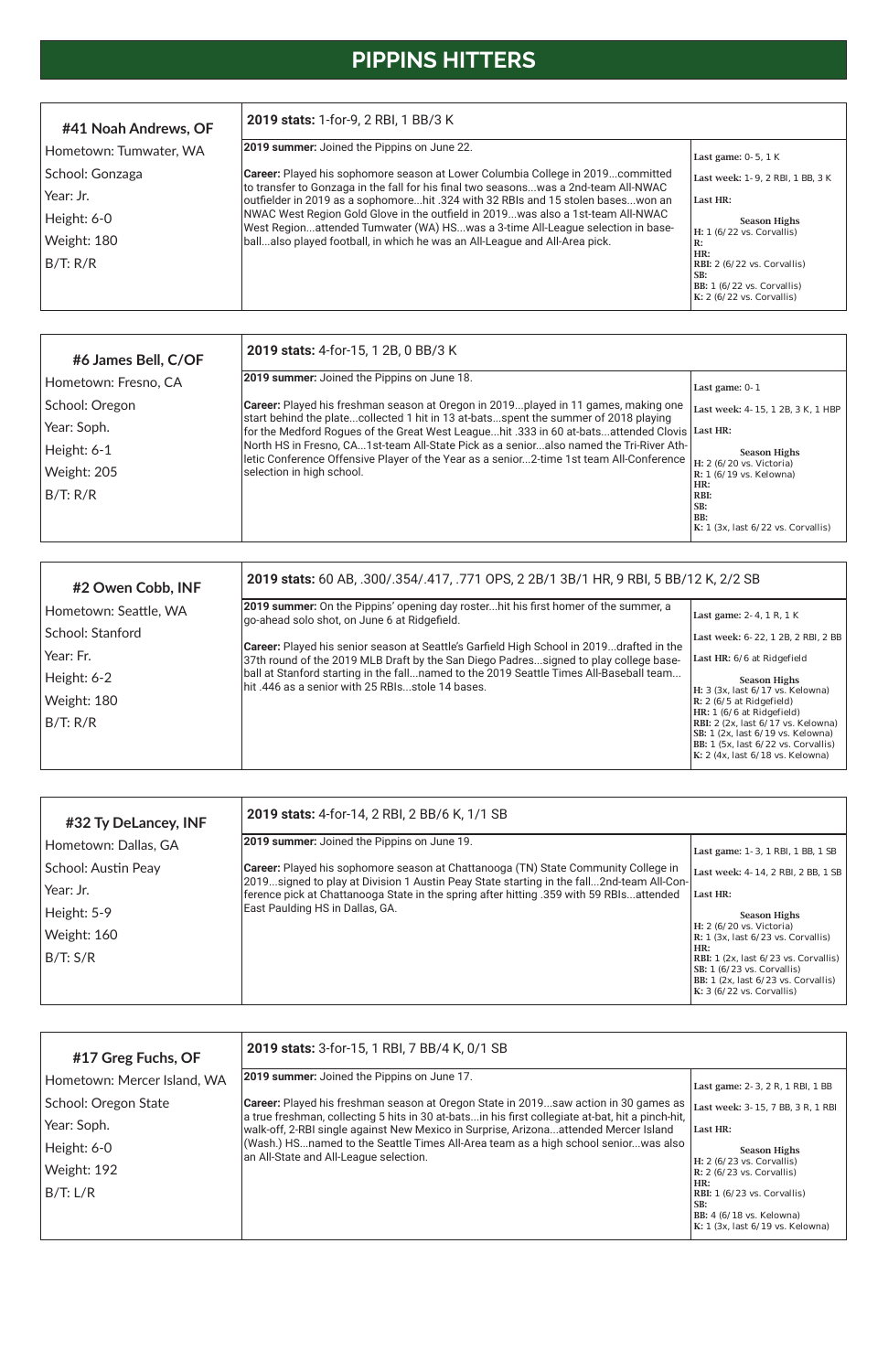# **PIPPINS HITTERS**

| #9 Josh Hahn, 1B               | 2019 stats: 1-for-16, 2 BB/5 K                                                                                                                                                  |                                                                                                  |
|--------------------------------|---------------------------------------------------------------------------------------------------------------------------------------------------------------------------------|--------------------------------------------------------------------------------------------------|
| Hometown: Huntington Beach, CA | 2019 summer: Joined the Pippins for the road series at Bellingham on June 14.                                                                                                   | Last game: DNP                                                                                   |
| School: UCLA                   | <b>Career:</b> Played his senior season at Huntington Beach (CA) HS in 2019signed to play<br>college baseball at UCLAnamed the 2019 California Gatorade State High School Base- | Last week: 1-11, 2 BB, 4 K                                                                       |
| Year: Fr.                      | ball Player of the Yeartwo-time Sunset League Player of the Yearhit .376 with a .752                                                                                            | Last HR:                                                                                         |
| Height: 6-2                    | slugging percentage, 9 home runs, and 33 RBIs as a seniorranked by Baseball Ameri-<br>ca as the #354 prospect for the 2019 MLB Draft; was not selected in the draftSunset       | <b>Season Highs</b>                                                                              |
| Weight: 195                    | League Rookie of the Year as a sophomore.                                                                                                                                       | H: 1 (6/20 vs. Victoria)<br>$R: 1 (6/17 \text{ vs. Kelown})$                                     |
| B/T: L/L                       |                                                                                                                                                                                 | HR:<br>RBI:<br>SB:<br>BB: $1$ (2x, last $6/20$ vs. Victoria)<br>$K: 2 (6/18 \text{ vs. Kelown})$ |

| #20 Joe Magrisi, INF/OF       | 2019 stats: 0-for-13, 0 BB/6 K                                                                                                                                            |                                                      |  |  |  |  |  |
|-------------------------------|---------------------------------------------------------------------------------------------------------------------------------------------------------------------------|------------------------------------------------------|--|--|--|--|--|
| Hometown: San Diego, CA       | <b>2019 summer:</b> On the Pippins' opening day roster.                                                                                                                   | Last game: $0-1$ , K                                 |  |  |  |  |  |
| l School: Cal State Fullerton | <b>Career:</b> Played his freshman season at Cal State Fullerton in 2019, exclusively as a pitch-                                                                         | Last week: 0-1, K                                    |  |  |  |  |  |
| Year: Soph.                   | erplayed both ways at Torrey Pines HS in San Diegoas a senior at Torrey Pines, hit 8<br>homers and drove in 28 RBIswas named the San Diego CIF Player of the Year as a HS | Last HR:                                             |  |  |  |  |  |
| Height: 6-2                   | lsenior.                                                                                                                                                                  | <b>Season Highs</b>                                  |  |  |  |  |  |
| Weight: 210                   |                                                                                                                                                                           | Н:<br>R:                                             |  |  |  |  |  |
| B/T: R/R                      |                                                                                                                                                                           | HR:<br>RBI:                                          |  |  |  |  |  |
|                               |                                                                                                                                                                           | SB:<br>BB:                                           |  |  |  |  |  |
|                               |                                                                                                                                                                           | K: 2 $(2x, \text{last } 6/14 \text{ at Bellingham})$ |  |  |  |  |  |

| #14 Christian Padilla, OF  | 2019 stats: 34 AB, .176/.300/.235, .535 OPS, 2 2B, 3 RBI, 5 BB/10 K                                                                                                                                          |                                                                                                                                                                                                                                   |  |  |  |  |
|----------------------------|--------------------------------------------------------------------------------------------------------------------------------------------------------------------------------------------------------------|-----------------------------------------------------------------------------------------------------------------------------------------------------------------------------------------------------------------------------------|--|--|--|--|
| Hometown: Eagle, ID        | [2019 summer: Joined the Pippins for the home-opening series against Wenatchee.                                                                                                                              | Last game: DNP                                                                                                                                                                                                                    |  |  |  |  |
| <b>School: Boise State</b> | Career: Played his sophomore season at Spokane Falls Community College in 2019                                                                                                                               | Last week: 2-8, 1 2B, 4 BB, 2 RBI                                                                                                                                                                                                 |  |  |  |  |
| Year: Jr.                  | signed to join the upstart Boise State baseball program when the Broncos restart play<br>in the spring of 2020was a 1st-team All-NWAC East Region selection in the outfield in                               | Last HR:                                                                                                                                                                                                                          |  |  |  |  |
| Height: 5-11               | 2019hit .297 with 5 home runs and 32 RBIswas 20-for-21 in stolen basestied for 7th<br>In the NWAC with his 20 stealshit 8 home runs as a freshman, and was named 2nd team $H: 2$ (2x, last 6/19 vs. Kelowna) | <b>Season Highs</b>                                                                                                                                                                                                               |  |  |  |  |
| Weight: 170                | All-NWAC East Region as a utility playerattended Eagle (ID) HS, in a suburb of Boise.                                                                                                                        | R: $3(6/7 \text{ vs. Wenatchee})$                                                                                                                                                                                                 |  |  |  |  |
| B/T: R/R                   |                                                                                                                                                                                                              | HR:<br><b>RBI:</b> 2 (6/19 vs. Kelowna)<br>SB:                                                                                                                                                                                    |  |  |  |  |
|                            |                                                                                                                                                                                                              | BB: $2$ (2x, last $6/22$ vs. Corvallis)<br>$\mathbf{I}^{\mathcal{F}}$ , $\mathbf{A}$ ( $\mathbf{A}$ ) ( $\mathbf{A}$ ) $\mathbf{A}$ ) = $\mathbf{B}$ , $\mathbf{B}$ , $\mathbf{B}$ , $\mathbf{A}$ ) = $\mathbf{A}$ , $\mathbf{A}$ |  |  |  |  |

| #22 Tanner Parker, INF         | 2019 stats: 63 AB, .381/.409/.571, .980 OPS, 6 2B/2 HR, 15 RBI, 2 BB/10 K, 1/2 SB                                                                                              |                                                                                                                                                                                           |
|--------------------------------|--------------------------------------------------------------------------------------------------------------------------------------------------------------------------------|-------------------------------------------------------------------------------------------------------------------------------------------------------------------------------------------|
| Hometown: Spokane, WA          | <b>2019 summer:</b> On the Pippins' opening day roster.                                                                                                                        | Last game: 2-5, 1 RBI, 1 K                                                                                                                                                                |
| School: Middle Tennessee State | Career: Played his junior season at Middle Tennessee State in 2019played in 46 games,<br>starting 36, mainly at second basepreviously, spent three years at Yakima Valley Col- | Last week: 11-29, 2 2B, 2 HR                                                                                                                                                              |
| Year: Sr.                      | lege, winning the NWAC title with the Yaks in 2016hit .319 as a redshirt sophomore in                                                                                          | Last HR: 6/19 vs. Kelowna                                                                                                                                                                 |
| Height: 5-9                    | 2018played in 28 games last summer with the Cowlitz Black Bearsattended Ferris HS<br>In Spokane, WA1st-team All-League selection as a HS senior.                               | <b>Season Highs</b>                                                                                                                                                                       |
| Weight: 170                    |                                                                                                                                                                                | H: $3(6/16$ at Bellingham)<br>R: $1(10x, last 6/22 vs. Corvallis)$                                                                                                                        |
| B/T: L/R                       |                                                                                                                                                                                | HR: $1$ (2x, last $6/19$ vs. Kelowna)<br><b>RBI:</b> 5 (6/19 vs. Kelowna)<br>SB: $1(6/14$ at Bellingham)<br>BB: $1$ (2x, last $6/14$ at Bellingham)<br>K: $2(6/22 \text{ vs. Corvallis})$ |

| #19 Henry Gargus, 1B/OF | 2019 stats: 52 AB, .269/.367/.346, .713 OPS, 1 2B/1 HR, 4 RBI, 4 BB/12 K, 2/2 SB                                                                                                                                                                                                                                                                                                                                                               |                                                                                                                                                        |  |  |  |  |  |
|-------------------------|------------------------------------------------------------------------------------------------------------------------------------------------------------------------------------------------------------------------------------------------------------------------------------------------------------------------------------------------------------------------------------------------------------------------------------------------|--------------------------------------------------------------------------------------------------------------------------------------------------------|--|--|--|--|--|
| Hometown: Yakima, WA    | [2019 summer: On the Pippins' opening day rostermissed the first series of the year due<br>to academic obligations.                                                                                                                                                                                                                                                                                                                            | Last game: $2-5$ , 1 R                                                                                                                                 |  |  |  |  |  |
| School: Stanford        |                                                                                                                                                                                                                                                                                                                                                                                                                                                | Last week: 8-22, 1 2B, 1 HR, 2 RBI                                                                                                                     |  |  |  |  |  |
| Year: Fr.               | Career: Played his senior season at Yakima's Davis High School in 2019signed to play<br>college baseball at Stanford starting in the fallranked by Baseball America as the 293rd-<br>best prospect eligible for the 2019 MLB Draftnamed League Player of the Year as a<br>seniorhit .509 with a 1.542 OPSwalked 21 times to 5 strikeoutsplayed in the 2018<br>Perfect Game All-American Classic in San Diegowon the home run derby at the 2018 | Last HR: 6/20 vs. Victoria                                                                                                                             |  |  |  |  |  |
| Height: 6-0             |                                                                                                                                                                                                                                                                                                                                                                                                                                                | <b>Season Highs</b>                                                                                                                                    |  |  |  |  |  |
| Weight: 205             |                                                                                                                                                                                                                                                                                                                                                                                                                                                | $H: 3 (6/20 \text{ vs. Victoria})$<br>$\mathbb{R}$ : 2 (2x, last 6/20 vs. Victoria)<br>HR: 1 (6/20 vs. Victoria)                                       |  |  |  |  |  |
| B/T: L/L                | Area Code Games in Long Beach, CA.                                                                                                                                                                                                                                                                                                                                                                                                             | RBI: 2 (6/20 vs. Victoria)<br>SB: $1$ (2x, last $6/17$ vs. Kelowna)<br>BB: $1$ (4x, last $6/19$ vs. Kelowna)<br>$K: 2$ (5x, last $6/22$ vs. Corvallis) |  |  |  |  |  |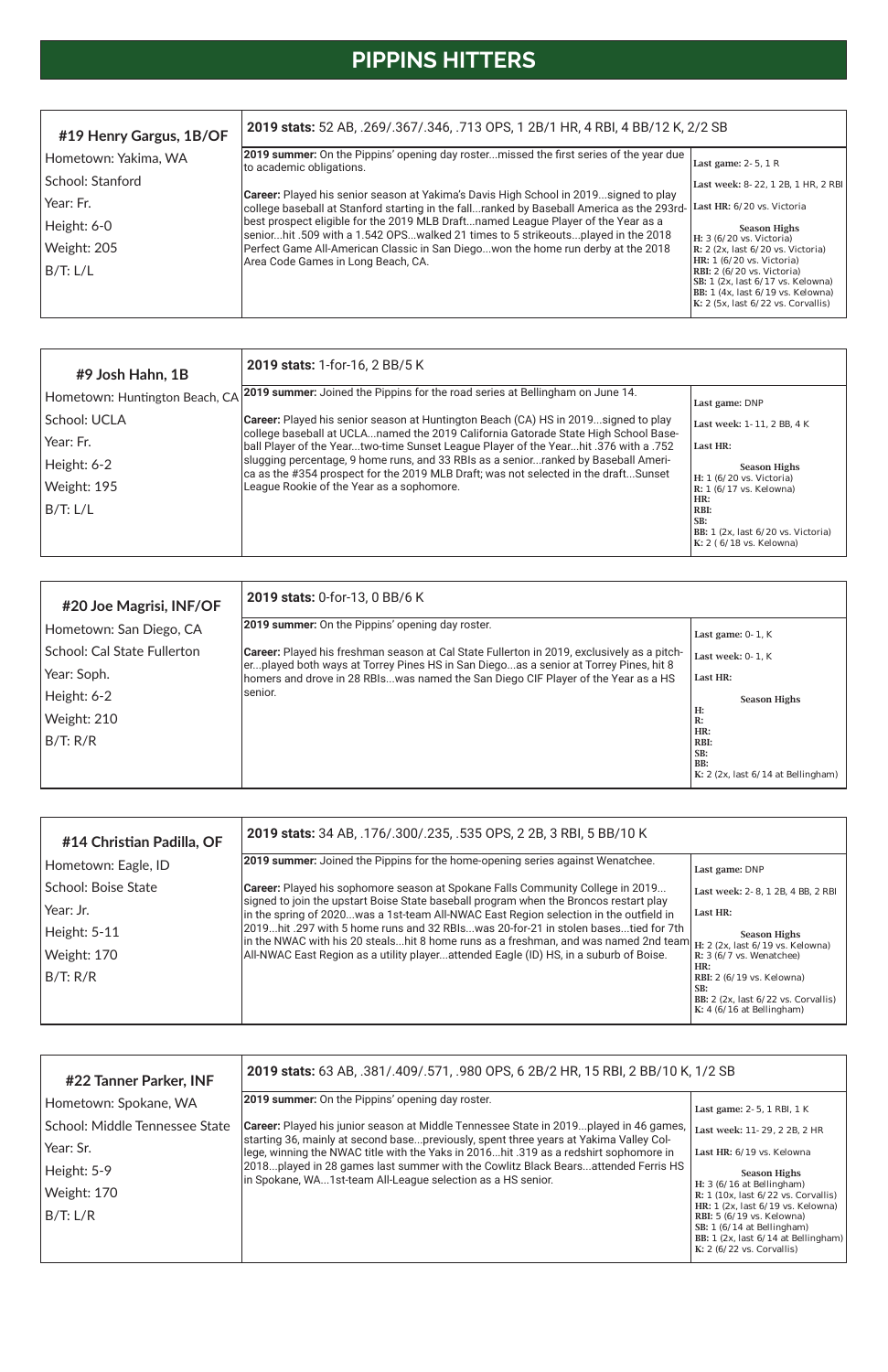# **PIPPINS HITTERS**

| #12 Luke Schwartz, OF    | 2019 stats: 45 AB, .178/.269/.178, .447 OPS, 5 RBI, 2 BB/15 K, 0/1 SB                                                                                                              |                                                                                                                                       |  |  |  |  |
|--------------------------|------------------------------------------------------------------------------------------------------------------------------------------------------------------------------------|---------------------------------------------------------------------------------------------------------------------------------------|--|--|--|--|
| Hometown: Phoenix, AZ    | 2019 summer: Joined the Pippins on June 6 in Ridgefield.                                                                                                                           | Last game: 1-3, 2 RBI, 1 BB, 1 K                                                                                                      |  |  |  |  |
| School: Western Illinois | Career: Played his sophomore season at Central Arizona College in 2019signed to play<br>at Western Illinois starting in the fallstole 21 bases for Central Arizona in 2019, and 12 | Last week: 4-21, 4 RBI, 3 HBP                                                                                                         |  |  |  |  |
| Year: Jr.                | as a freshman in 2018won the Junior College World Series in Grand Junction, CO, with                                                                                               | Last HR:                                                                                                                              |  |  |  |  |
| Height: 5-9              | Central Arizona in 2019attended Desert Vista HS in Phoenix, AZ.                                                                                                                    | <b>Season Highs</b>                                                                                                                   |  |  |  |  |
| Weight: 180              |                                                                                                                                                                                    | H: 1 (8x, last 6/23 vs. Corvallis)<br>R: $1$ (3x, last $6/22$ vs. Corvallis)                                                          |  |  |  |  |
| B/T: R/R                 |                                                                                                                                                                                    | HR:<br>RBI: $2(6/23 \text{ vs. Corvallis})$<br>SB:<br>BB: $1$ (2x, last $6/23$ vs. Corvallis)<br>K: $3$ (2x, last $6/19$ vs. Kelowna) |  |  |  |  |

| #5 Tyler Rando, C      | 2019 stats: 3-for-10, 2 2B, 1 RBI, 3 BB/3 K                                                                                                                                 |                                                                                                                                     |  |  |  |  |  |
|------------------------|-----------------------------------------------------------------------------------------------------------------------------------------------------------------------------|-------------------------------------------------------------------------------------------------------------------------------------|--|--|--|--|--|
| Hometown: San Jose, CA | 2019 summer: Joined the Pippins on June 20.                                                                                                                                 | Last game: 2-3, 1 2B, 1 RBI, 1 BB                                                                                                   |  |  |  |  |  |
| School: Gonzaga        | <b>Career:</b> Played his sophomore season at Mission College, a junior college in Santa Clara,                                                                             | Last week: 3-10, 2 2B, 3 BB, 3 K                                                                                                    |  |  |  |  |  |
| Year: Jr.              | California, in 2019committed to transfer to Gonzaga in the fallled the Pacific Coast<br>Conference in batting average in 2019, hitting .408also added 53 RBIs, which ranked | Last HR:                                                                                                                            |  |  |  |  |  |
| Height: 5-11           | 2ndunanimous 1st-team All-Conference pick at catcher in 2019, as well as 1st-team<br>All-Statealso earned the league's Gold Glove award at catcherwas a 1st-team All-Con-   | <b>Season Highs</b>                                                                                                                 |  |  |  |  |  |
| Weight: 188            | ference pick as a freshman at Missionattended Willow Glen HS in San Jose, CA.                                                                                               | H: $2(6/23$ vs. Corvallis)<br>R: $2(6/23$ vs. Corvallis)                                                                            |  |  |  |  |  |
| B/T: R/R               |                                                                                                                                                                             | HR:<br>RBI: $1(6/23 \text{ vs. Corvallis})$<br>SB:<br>BB: $1$ (3x, last $6/23$ vs. Corvallis)<br>K: $3(6/22 \text{ vs. Corvallis})$ |  |  |  |  |  |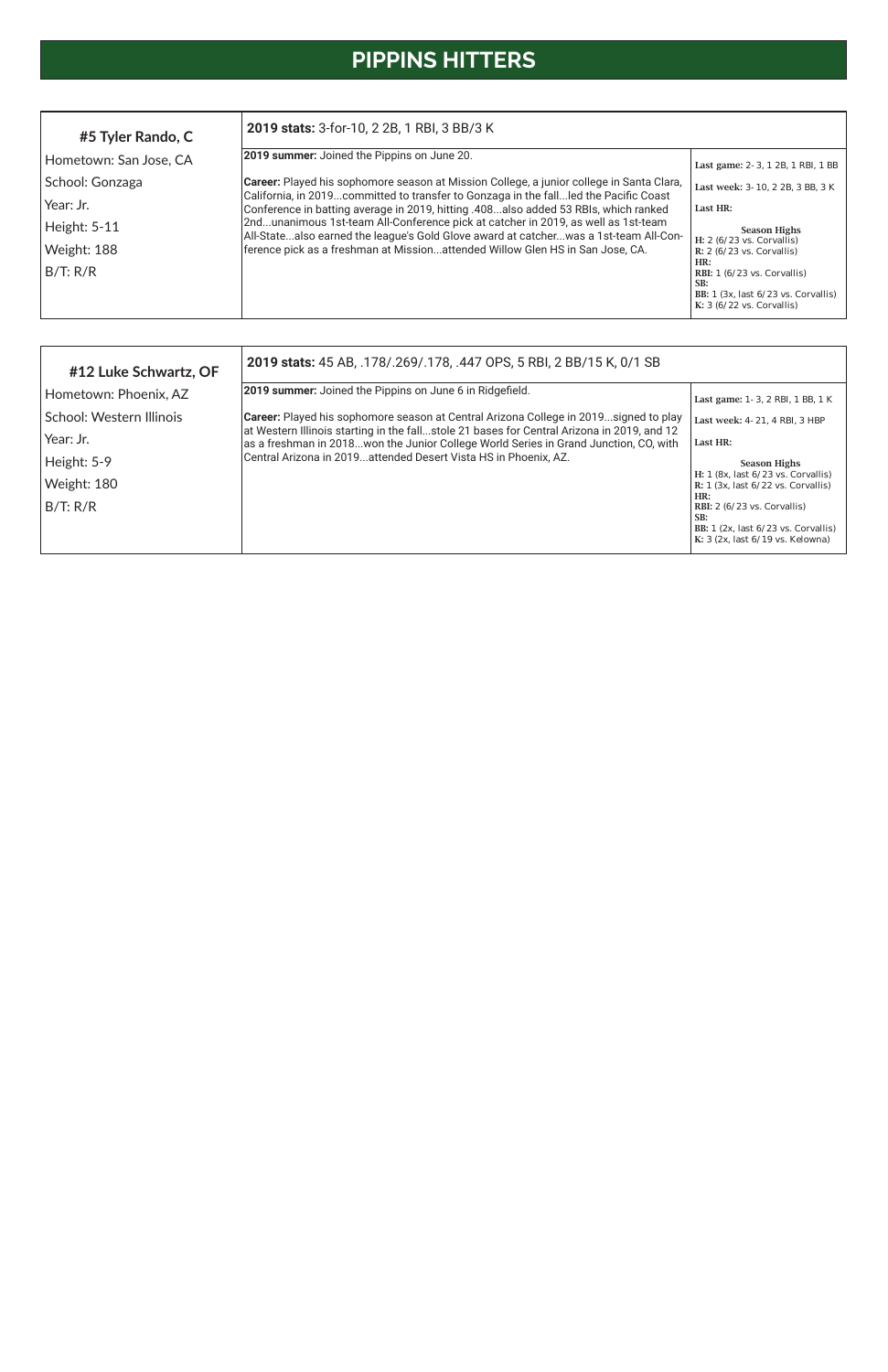### **PIPPINS BATTING: HIGHS AND LOWS**

#### TEAM BATTING

Most hits 12 (4x, last 6/23 vs. Corvallis)<br>Most hits, inning 6 (2x, last 6th, 6/19 vs. Kelowna) Fewest hits (nine inning game)<br>Most doubles Most doubles<br>Most doubles, inning<br> $\begin{array}{ccc} & 3 & (3x, \text{ last } 6/19 \text{ vs.} \text{ Kelowna}) \\ & & 2 & (3x, \text{ last } 6\text{ th}, \frac{6}{19} \text{ vs.} \text{ Kelowna}) \end{array}$ Most doubles, inning 2 (3x, last 6th, 6/19 vs. Kelowna)<br>Most triples 1 (6/5 at Ridgefield) Most triples<br>
Most triples, inning<br>
Most triples, inning<br>  $1 (6/5 at Ridgefield)$ <br>  $1 (9th, 6/5 at Ridgefield)$ Most triples, inning 1 (9th, 6/5 at Ridgefield)<br>Most home runs 1 (5x, last 6/20 vs. Victoria) Most home runs<br>Most home runs, inning<br> $\begin{array}{ccc} 1 & (5x, \text{ last } 6/20 \text{ vs. Victoria}) \\ 1 & (5x, \text{ last } 1st, 6/20 \text{ vs. Victoria}) \end{array}$ Most home runs, inning 1 (5x, last 1st, 6/20 vs. Victoria)<br>Most extra base hits 4 (2x, last 6/19 vs. Kelowna) Most extra base hits, inning Most walks<br>Most walks, inning and the set of the set of the Sandara Sandara (2x, last 6/18 vs. Kelowna)<br>Most walks, inning and Sandara Sandara (3x, last 2nd, 6/16 at Bellingham) Most walks, inning 3 (3x, last 2nd, 6/16 at Bellingham)<br>Most strikeouts 15 (2x, last 6/22 vs. Corvallis) Fewest strikeouts (nine inning game)  $4(6/20 \text{ vs. Victoria})$ <br>Fewest walks (nine inning game)  $0(2x, \text{ last } 6/15 \text{ at Bellingham})$ Fewest walks (nine inning game)<br>Most stolen bases Most stolen bases<br>Most stolen bases, inning 1 (9x, last 6th, 6/23 vs. Corvallis) Most caught stealing 1 (5x, last 6/23 vs. Corvallis)<br>Most caught stealing, inning 1 (5x, last 6th, 6/23 vs. Corvallis) Most caught stealing, inning 1 (5x, last 6th, 6/23 vs. Corvallis)<br>Most left on base 14 (6/18 vs. Kelowna) Fewest left on base (nine inning game)

Most runs scored<br>Most runs scored, inning<br>Most runs scored, inning<br>Most runs scored, inning<br>Most runs scored, inning<br>Most runs scored, inning  $5$  (2x, last 6th,  $6/19$  vs. Kelowna) 6 (2x, last 6th,  $6/19$  vs. Kelowna)<br>4 ( $6/14$  at Bellingham) 4 (2x, last  $6/19$  vs. Kelowna)<br>3 (7th,  $6/5$  at Ridgefield) 15 (2x, last  $6/22$  vs. Corvallis)<br>4  $(6/20$  vs. Victoria)  $1$  (9x, last 6th, 6/23 vs. Corvallis) 14 (6/18 vs. Kelowna)<br>4 (2x, last  $6/12$  vs. Victoria)

#### INDIVIDUAL BATTING

Longest home run streak<br>Longest on- base streak

Most runs scored 3 (Christian Padilla, 6/7 vs. Wenatchee)<br>Most hits 3 (9x. last Gargus, 6/20 vs. Victoria) Most hits<br>Most doubles 3 (9x, last Gargus, 6/20 vs. Victoria)<br>1 (21x, last Rando, 6/23 vs. Corvallis) Most doubles 1 (21x, last Rando, 6/23 vs. Corvallis)<br>Most triples 1 (Owen Cobb, 6/5 at Ridgefield) Most triples<br>Most home runs and the compact of the cobb, 6/5 at Ridgefield)<br>Most home runs and the compact of the compact of the compact of the contract of the compact of the compact of<br>Most home runs and the compact of th Most home runs 1 (5x, last Gargus, 6/20 vs. Victoria) Most extra-base hits 2 (2x, last Gargus, 6/20 vs. Victoria)<br>Most runs batted in 5 (Tanner Parker, 6/19 vs. Kelowna) Most runs batted in 5 (Tanner Parker, 6/19 vs. Kelowna) Most walks<br>Most strikeouts 4 (Christian Padilla, 6/18 vs. Kelowna)<br>4 (Christian Padilla, 6/16 at Bellingham) Most strikeouts 4 (Christian Padilla, 6/16 at Bellingham)<br>Most stolen bases 1 (8x, last DeLancey, 6/23 vs. Corvallis) Most stolen bases 1 (8x, last DeLancey, 6/23 vs. Corvallis)<br>Longest hitting streak 12 (Tanner Parker, 6/9- present) 12 (Tanner Parker,  $6/9$ -present)<br>1 (Many) Longest on- base streak 12 (Tanner Parker, 6/9-present)<br>Longest scoring streak 4 (Tanner Parker, 6/14-6/17) 4 (Tanner Parker,  $6/14-6/17$ )

|                      | Solo | 2R | 3R | GS Multi | Last |  |
|----------------------|------|----|----|----------|------|--|
| Daniel Cipriano      |      |    |    |          | 6/5  |  |
| Owen Cobb            | 1    |    |    |          | 6/6  |  |
| <b>Henry Gargus</b>  |      |    |    |          | 6/20 |  |
| <b>Tanner Parker</b> |      |    |    |          | 6/19 |  |

# **PIPPINS HOME RUN TRACKER**

### **BATTING ORDER PLACEMENT**

|                 | 1            | $\overline{2}$ | 3              | 4              | 5              | 6              | $\overline{7}$ | 8              | 9              |
|-----------------|--------------|----------------|----------------|----------------|----------------|----------------|----------------|----------------|----------------|
| Andrews         |              | $\overline{2}$ |                |                |                |                |                |                |                |
| Bell            |              |                |                | $\overline{2}$ | $\overline{2}$ |                |                |                |                |
| <b>Bramwell</b> |              | $\mathbf{1}$   | $\mathbf 1$    | $\overline{1}$ | $\overline{2}$ |                |                |                |                |
| Cipriano        |              |                | 8              | $\sqrt{2}$     | $\overline{2}$ |                |                |                |                |
| Cobb            | $\mathbf{1}$ | 3              |                |                | $\overline{2}$ | 7              | $\mathbf 1$    |                | $\overline{2}$ |
| Davis           |              |                |                |                |                |                | $\overline{2}$ | $\mathbf 1$    | $\overline{2}$ |
| DeLancey        |              |                |                |                |                |                | 3              |                | $\mathbf 1$    |
| <b>Fuchs</b>    |              |                | 3              |                | $\overline{2}$ |                |                |                |                |
| Gargus          |              |                | $\overline{2}$ | 9              | $\overline{2}$ |                |                |                |                |
| Gill            |              |                |                |                |                | $\mathbf{1}$   | 4              | $\mathbf{1}$   | $\mathbf 1$    |
| Hahn            |              |                |                |                |                | $\overline{2}$ | $\mathbf 1$    | $\mathbf 1$    |                |
| Lew             |              | 5              | $\overline{2}$ |                |                |                |                |                |                |
| Lutz            |              |                |                |                |                | $\mathbf{1}$   | $\mathbf 1$    | $\overline{2}$ |                |
| Magrisi         |              |                |                |                | $\overline{2}$ |                |                | $\mathbf{1}$   |                |
| Parker          | 6            | $\overline{2}$ |                |                |                | 3              | $\mathbf 1$    |                | 3              |
| Padilla         | 5            |                |                |                |                | $\overline{2}$ |                | 3              |                |
| Pittman         | 6            | $\mathbf{1}$   |                |                |                | $\mathbf{1}$   |                |                |                |
| Rando           |              |                | $\overline{1}$ | $\overline{1}$ |                |                | $\mathbf 1$    |                |                |
| Schwartz        |              | $\overline{2}$ |                |                |                |                | 3              | $\overline{2}$ | 6              |

Youngbrandt 2 3

**SS: Parker (9), Cobb (8)** 

**C:** Siracusa (9), Lutz (4), Bell (2), Bramwell (1), Rando (1)

**1B:** Cipriano (10), Gargus (6), Hahn (1)

**2B:** Davis (5), Parker (5), Cobb (3), DeLancey (3), Lew (1) **3B:** Lew (6), Bramwell (5), Cobb (4), DeLancey (1), Parker (1)

**LF:** Gill (7), Fuchs (4), Gargus (3), Pittman (2), Padilla (1)

**CF:** Schwartz (11), Pittman (6)

**RF:** Padilla (8), Andrews (2), Gargus (2), Schwartz (2), Fuchs (1),

Magrisi (1), Youngbrandt (1)

**STARTS BY POSITION**

### **PIPPINS BATTING: HIGHS AND LOWS**

#### TEAM MISCELLANOUS

Most errors<br>
Most errors, inning<br>
Most errors, inning<br>  $\begin{array}{r} 5 \ (6/23 \text{ vs. Corvallis}) \\ 4 \ (8th, 6/23 \text{ vs. Corvallis}) \end{array}$ Most errors, inning 4 (8th, 6/23 vs. Corvallis)<br>
Longest errorless streak 13 innings (3rd, 6/9-6th, 6/12) Most errors by both teams<br>
Most errors by both teams, inning<br>  $\begin{array}{r} 8 (6/22 \text{ vs. Corvallis}) \\ 4 (8, 6/23 \text{ vs. Corvallis}) \end{array}$ Most errors by both teams, inning<br>Largest crowd, home Largest crowd, home 1,710 (6/7 vs. Wenatchee)<br>
Largest crowd, away 2,090 (6/16 at Bellingham) Largest crowd, away 2,090 (6/16 at Bellingham)<br>Smallest crowd, home 611 (6/17 vs. Kelowna) Smallest crowd, home<br>
Smallest crowd, away 611 (6/17 vs. Kelowna)<br>
2,090 (6/16 at Bellingham) Longest winning streak 4 (6/7-6/12)<br>
Longest home winning streak 4 (6/7-6/12) Longest home winning streak 4 (6/7-6/12)<br>
Longest road winning streak 2 (6/4-6/5) Longest road winning streak 2 (6/4-6/5)<br>
Longest losing streak 2 (6/13-6/16) Longest losing streak 4 (6/13-6/16)<br>
Longest home losing streak 3 (6/20-present) Longest home losing streak 3 (6/20-present)<br>
Longest road losing streak 4 (6/6-present) Longest road losing streak 4 (6/6- present)<br>Most double plays turned 2 (2x, last 6/17 vs. Kelowna) Most double plays turned  $2 (2x, \text{last } 6/17 \text{ vs. Kelowna})$ <br>Most double plays turned by opponent  $2 (2x, \text{last } 6/20 \text{ vs. Victoria})$ Most double plays turned by opponent

13 innings (3rd, 6/9-6th, 6/12)<br>8 (6/22 vs. Corvallis) 2,090 (6/16 at Bellingham)<br>4 (6/7-6/12)

| Longest game, innings           | 9(17x, last 6/23 vs. Corvallis)              |
|---------------------------------|----------------------------------------------|
| Longest game, time              | 3:29 (6/23 vs. Corvallis)                    |
| Longest nine inning game, time  | 3:29 (6/23 vs. Corvallis)                    |
| Shortest nine inning game, time | 2:06 (6/6 at Ridgefield) $\vert$             |
| Largest winning margin          | $7(6/5$ at Ridgefield)                       |
| Largest losing margin           | 17 ( $6/16$ at Bellingham)                   |
| Largest comeback victory        | $3(3-0, B2nd, 6/5$ at Ridgefield)            |
| Largest blown lead in loss      | 2 (2x, last 4-2, B2nd, $6/22$ vs. Corvallis) |

|  |  | 0 1 2 3 4 5 6 7 8 9 10+                                                                                                 |  |  |  |
|--|--|-------------------------------------------------------------------------------------------------------------------------|--|--|--|
|  |  | $\begin{vmatrix} 0 & -1 & 0 & -1 & 0 & -2 & 0 & -1 & 4 & -2 & 0 & -0 & 1 & -1 & 0 & -1 & 1 & -0 & 1 & -0 \end{vmatrix}$ |  |  |  |

### **RECORD BY RUNS SCORED**

|  |  |  | 0 1 2 3 4 5 6 7 8 9 10+                                                                                                         |  |  |
|--|--|--|---------------------------------------------------------------------------------------------------------------------------------|--|--|
|  |  |  | $\begin{vmatrix} 0 & -0 & 1 & -0 & 2 & -0 & 3 & -3 & 1 & -1 & 0 & -1 & 0 & -0 & 0 & -2 & 0 & -0 & 0 & 0 & 0 & -3 \end{vmatrix}$ |  |  |

# **RECORD BY OPPONENT'S RUNS SCORED**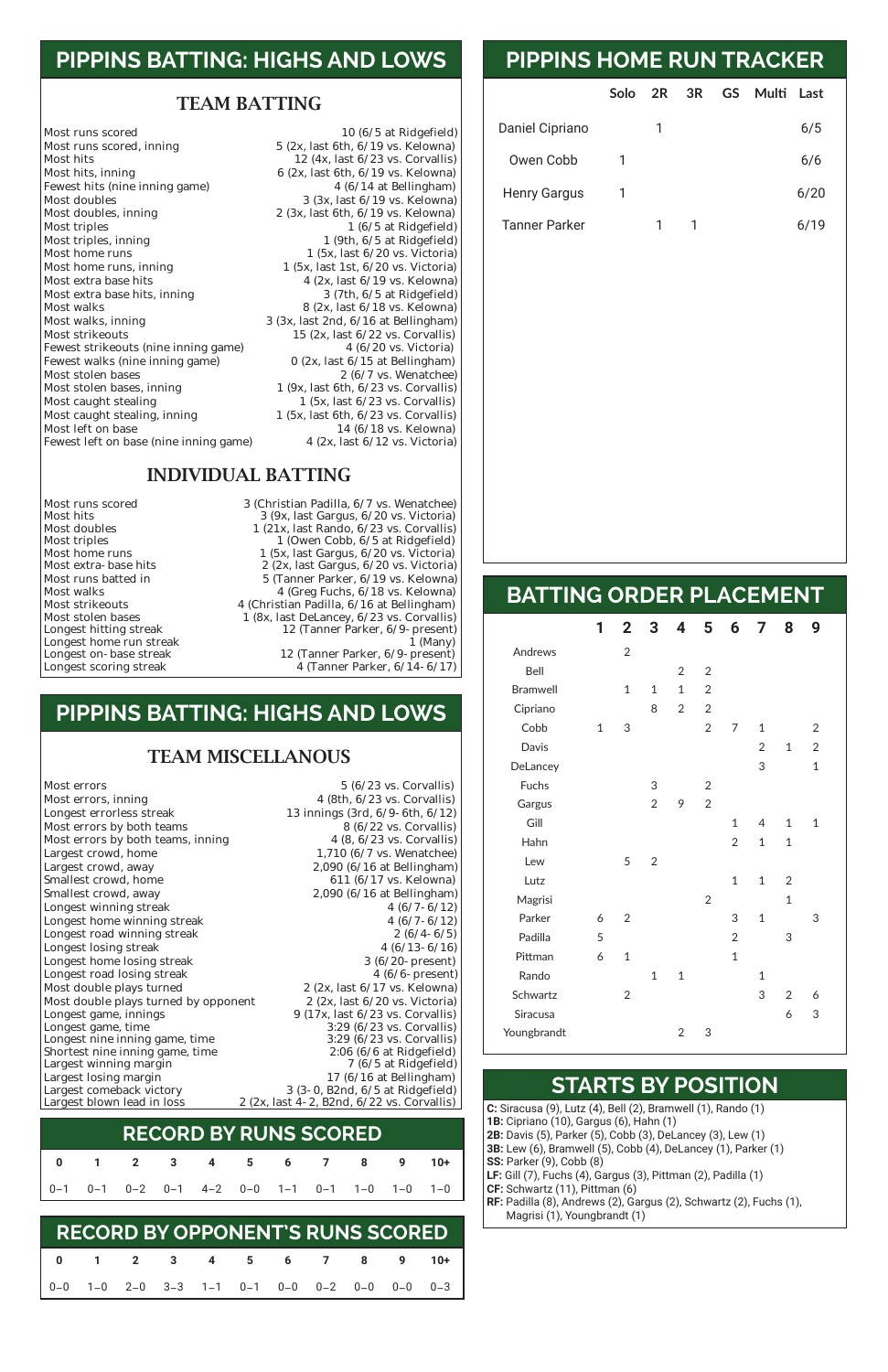| <b>DESIGNATED HITTING</b> |               |                |    |      |              |              |           |              |                |                |
|---------------------------|---------------|----------------|----|------|--------------|--------------|-----------|--------------|----------------|----------------|
|                           | <b>Starts</b> | <b>Hits</b>    | AB | Avg. | 2B           | 3B           | <b>HR</b> | <b>RBI</b>   | <b>BB</b>      | к              |
| James Bell                | 2             | $\overline{2}$ | 7  | .285 | 1            | $\mathbf{0}$ | 0         | $\Omega$     | $\Omega$       | $\overline{2}$ |
| Daniel Cipriano           | 2             | $\mathbf{1}$   | 7  | .143 | $\Omega$     | $\Omega$     | 0         | 1            | $\mathbf{1}$   | 1              |
| <b>Henry Gargus</b>       | 2             | 2              | 8  | .250 | $\Omega$     | $\Omega$     | $\Omega$  | 1            | $\mathbf{1}$   | $\mathcal{P}$  |
| Josh Hahn                 | 3             | $\Omega$       | 7  | .000 | $\Omega$     | $\Omega$     | 0         | $\Omega$     | 2              | 2              |
| Joe Magrisi               | 2             | $\Omega$       | 7  | .000 | $\Omega$     | $\mathbf{0}$ | $\Omega$  | $\mathbf{0}$ | $\Omega$       | 2              |
| <b>Tyler Rando</b>        | 2             | $\mathbf{1}$   | 3  | .333 | 1            | $\Omega$     | $\Omega$  | $\Omega$     | 1              | 0              |
| Scott Youngbrandt         | 4             | 3              | 15 | .200 | $\mathbf{1}$ | $\Omega$     | 0         | $\Omega$     | $\overline{2}$ | 4              |

|      | <b>WALK-OFF WINS/LOSSES</b> |               |             |      |       |  |  |  |  |
|------|-----------------------------|---------------|-------------|------|-------|--|--|--|--|
| Date | Opponent                    | <b>Batter</b> | <b>Type</b> | Inn. | Score |  |  |  |  |
|      |                             |               |             |      |       |  |  |  |  |
|      |                             |               |             |      |       |  |  |  |  |
|      |                             |               |             |      |       |  |  |  |  |
|      |                             |               |             |      |       |  |  |  |  |
|      |                             |               |             |      |       |  |  |  |  |
|      |                             |               |             |      |       |  |  |  |  |
|      |                             |               |             |      |       |  |  |  |  |
|      |                             |               |             |      |       |  |  |  |  |
|      |                             |               |             |      |       |  |  |  |  |
|      |                             |               |             |      |       |  |  |  |  |
|      |                             |               |             |      |       |  |  |  |  |

|                      |                |             |                | <b>PINCH HITTING</b> |             |             |              |              |                |          |
|----------------------|----------------|-------------|----------------|----------------------|-------------|-------------|--------------|--------------|----------------|----------|
|                      | Gms            | <b>Hits</b> | AB             | Avg.                 | 2B          | 3B          | <b>HR</b>    | <b>RBI</b>   | К              | BB       |
| James Bell           | $\mathbf{1}$   | 0           | $\mathbf{1}$   | .000                 | 0           | $\mathbf 0$ | $\mathsf{O}$ | 0            | 0              | 0        |
| Owen Cobb            | $\mathbf{1}$   | 0           | $\mathbf{1}$   | .000                 | 0           | $\mathbf 0$ | $\mathsf{O}$ | $\mathsf{O}$ | $\mathbf 0$    | 0        |
| Josh Hahn            | $\overline{4}$ | 0           | $\overline{4}$ | .000                 | $\mathbf 0$ | $\Omega$    | $\mathsf{O}$ | $\mathsf{O}$ | $\overline{2}$ | $\Omega$ |
| <b>Henry Gargus</b>  | $\mathbf{1}$   | 0           | $\mathbf{1}$   | .000                 | $\mathbf 0$ | $\mathbf 0$ | $\mathbf 0$  | $\mathsf{O}$ | $\mathbf{1}$   | $\Omega$ |
| <b>Riley Gill</b>    | $\mathbf{1}$   | 0           | $\mathbf{1}$   | .000                 | $\mathbf 0$ | $\Omega$    | $\mathsf{O}$ | $\Omega$     | $\mathbf 0$    | $\Omega$ |
| Joe Magrisi          | $\mathbf{1}$   | 0           | $\mathbf{1}$   | .000                 | $\mathbf 0$ | $\Omega$    | $\mathsf{O}$ | $\Omega$     | $\mathbf{1}$   | $\Omega$ |
| <b>Tanner Parker</b> | $\mathbf{1}$   | 0           | $\mathbf{1}$   | .000                 | $\mathbf 0$ | $\mathbf 0$ | $\mathsf{O}$ | 0            | $\mathbf{1}$   | $\Omega$ |
| Luke Schwartz        | $\mathbf{1}$   | 0           | $\mathbf{1}$   | .000                 | $\mathbf 0$ | $\Omega$    | $\mathsf{O}$ | $\Omega$     | $\mathbf{1}$   | $\Omega$ |
|                      |                |             |                |                      |             |             |              |              |                |          |

| <b>CATCHER'S STATISTICS</b> |     |               |      |           |            |               |      |              |              |               |
|-----------------------------|-----|---------------|------|-----------|------------|---------------|------|--------------|--------------|---------------|
|                             | Gms | <b>Starts</b> | IP   | <b>SB</b> | <b>SBA</b> | CS —          | CS%  | <b>PB</b>    | E.           | <b>WP</b>     |
| James Bell                  | 2   | 2             | 15.0 | 3         | 3          | 0             | 0.0  | $\Omega$     | $\Omega$     | $\mathcal{P}$ |
| Spencer Bramwell            | 1   | 1             | 9.0  | 1         | 3          | $\mathcal{P}$ | 33.3 | $\mathbf{1}$ | $\Omega$     | $\mathcal{P}$ |
| Justin Lutz                 | 5   | 4             | 37.0 | 8         | 10         | $\mathcal{P}$ | 20.0 | 1            | 1            | 4             |
| <b>Tyler Rando</b>          | 2   | 1             | 17.0 | 9         | 12         | 3             | 25.0 | 1            | -1           | 1             |
| Korrey Siracusa             | 10  | 9             | 74.0 | 8         | 9          | 1             | 111  | 7            | <sup>o</sup> |               |
|                             |     |               |      |           |            |               |      |              |              |               |

# PIPPINS HISTORY: THE LAST TIME IT HAPPENED...

### **BATTING**

### **PITCHING**

#### **MISCELLANEOUS**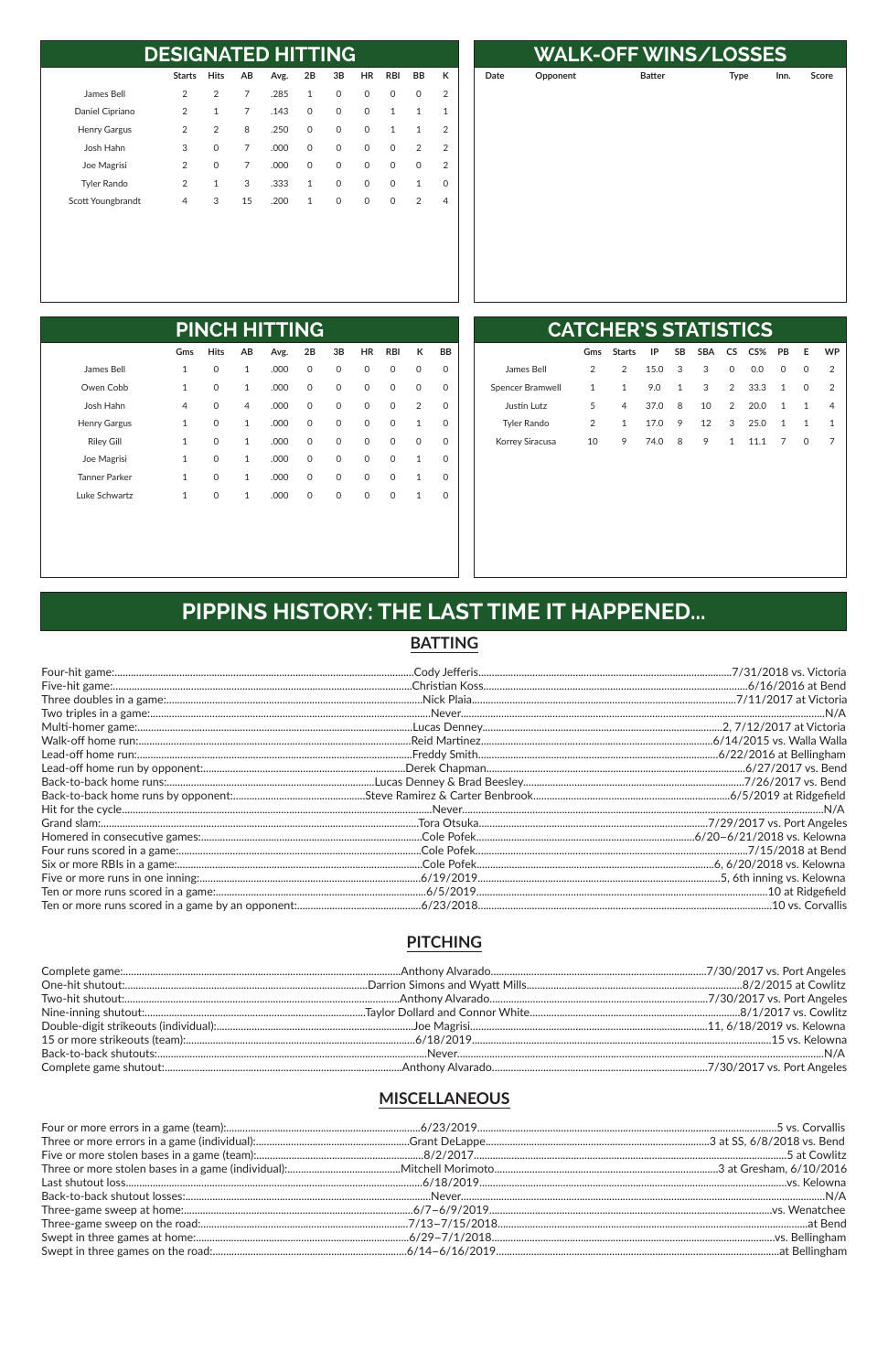| #              | <b>DATE</b> | OPP.            | W/L | <b>Score</b> | <b>WP</b>               | <b>LP</b>              | <b>SV</b>         | Att.  | <b>Time</b> | Rec.    |
|----------------|-------------|-----------------|-----|--------------|-------------------------|------------------------|-------------------|-------|-------------|---------|
| $\mathbf{1}$   | 6/4         | at Ridgefield   | W   | $4 - 3$      | Mark Woinarowicz (1-0)  | Spencer Andersen (0-1) | Joe Magrisi (1)   | N/A   | 2:40        | $1 - 0$ |
| $\overline{2}$ | 6/5         | at Ridgefield   | W   | $10 - 3$     | Nick Brown $(1-0)$      | Eli Shubert $(0-1)$    |                   | N/A   | 3:08        | $2 - 0$ |
| 3              | 6/6         | at Ridgefield   | L   | $2 - 3$      | Cameron Repetti (1-0)   | Mark Woinarowicz (1-1) |                   | N/A   | 2:06        | $2 - 1$ |
| 4              | 6/7         | Wenatchee       | W   | $4 - 1$      | Joe Magrisi (1-0)       | Gavin Gorrell (0-1)    | Ayden Adams (1)   | 1,710 | 2:28        | $3 - 1$ |
| 5              | 6/8         | Wenatchee       | W   | $8 - 3$      | Cameron Liss (1-0)      | Cameron Sommer (0-1)   |                   | 1,415 | 2:19        | $4 - 1$ |
| 6              | 6/9         | Wenatchee       | W   | $4 - 2$      | Scott Youngbrandt (1-0) | Keegan Romig (0-1)     | Jack Gonzales (1) | 847   | 2:22        | $5 - 1$ |
| $\overline{7}$ | 6/12        | Victoria        | W   | $4 - 2$      | Mark Woinarowicz (2-1)  | Aaron Celestino (1-1)  |                   | 695   | 2:08        | $6 - 1$ |
| 8              | 6/13        | Victoria        | L   | $3 - 5$      | Joseph Brandon (2-0)    | Nick Brown $(1-1)$     | Matt Amrhein (3)  | 829   | 3:08        | $6 - 2$ |
| 9              | 6/14        | at Bellingham   | L   | $6 - 7$      | Jimmy Chatfield $(1-0)$ | Ayden Adams (0-1)      |                   | N/A   | 2:36        | $6 - 3$ |
| 10             | 6/15        | at Bellingham   | L   | $1 - 3$      | Nick Proctor (2-0)      | Darius Garcia (0-1)    | Bryce Moyle (1)   | N/A   | 2:15        | $6 - 4$ |
| 11             | 6/16        | at Bellingham   | L   | $2 - 19$     | Tate Dearing $(1-0)$    | Dylan Barkley (0-1)    |                   | 2,090 | 2:51        | $6 - 5$ |
| 12             | 6/17        | Kelowna         | W   | $6 - 4$      | Mark Woinarowicz (3-1)  | Jonathan Clark (0-2)   | Nick Brown (1)    | 611   | 2:25        | $7 - 5$ |
| 13             | 6/18        | Kelowna         | L   | $0 - 3$      | Nick Nygard $(1-0)$     | Ryan Jameson (0-1)     |                   | N/A   | 2:53        | $7 - 6$ |
| 14             | 6/19        | Kelowna         | W   | $9 - 4$      | A.J. Wood $(1-0)$       | $lan Turner (0-2)$     |                   | 736   | 2:52        | $8 - 6$ |
| 15             | 6/20        | Victoria        | L   | $4 - 13$     | Zac Horne $(1-0)$       | Darius Garcia (0-2)    |                   | 901   | 3:02        | $8 - 7$ |
| 16             | 6/22        | Corvallis       | L   | $4 - 7$      | Timothy Josten (2-1)    | Dylan Barkley (0-2)    | Alex Williams (1) | 1,130 | 3:12        | $8 - 8$ |
| 17             | 6/23        | Corvallis       | L   | $7 - 10$     | Tevita Gerber (2-1)     | A.J. Wood (1-1)        | Kevin West (1)    | 677   | 3:29        | $8 - 9$ |
| 18             | 6/24        | Corvallis       |     |              |                         |                        |                   |       |             |         |
| 19             | 6/25        | at Port Angeles |     |              |                         |                        |                   |       |             |         |
| 20             | 6/26        | at Port Angeles |     |              |                         |                        |                   |       |             |         |
| 21             | 6/27        | at Port Angeles |     |              |                         |                        |                   |       |             |         |
| 22             | 6/28        | at Corvallis    |     |              |                         |                        |                   |       |             |         |

 6/29 at Corvallis 6/30 at Corvallis 7/2 Bellingham

| 26 | 7/3  | Bellingham        |
|----|------|-------------------|
| 27 | 7/4  | Bellingham        |
| 28 | 7/5  | at Portland       |
| 29 | 7/6  | at Portland       |
| 30 | 7/7  | at Portland       |
|    | 7/9  | Cascade Coll. Lg. |
|    | 7/10 | NW Honkers        |
|    | 7/11 | NW Honkers        |
| 31 | 7/12 | Port Angeles      |
| 32 | 7/13 | Port Angeles      |
| 33 | 7/14 | Port Angeles      |
| 34 | 7/16 | Bend              |
| 35 | 7/17 | Bend              |
| 36 | 7/18 | Bend              |
| 37 | 7/19 | at Victoria       |
| 38 | 7/20 | at Victoria       |
| 39 | 7/21 | at Victoria       |
| 40 | 7/24 | at Kelowna        |

7/25 at Kelowna

| 42 | 7/26 | at Kelowna            |
|----|------|-----------------------|
| 43 | 7/27 | Ridgefield            |
| 44 | 7/28 | Ridgefield            |
| 45 | 7/29 | Ridgefield            |
|    | 7/30 | <b>Highline Bears</b> |
|    | 7/31 | Highline Bears        |
| 46 | 8/2  | at Wenatchee          |
| 47 | 8/3  | at Wenatchee          |
| 48 | 8/4  | at Wenatchee          |
| 49 | 8/6  | at Cowlitz            |
| 50 | 8/7  | at Cowlitz            |
| 51 | 8/8  | at Cowlitz            |
| 52 | 8/9  | Walla Walla           |
| 53 | 8/10 | Walla Walla           |
| 54 | 8/11 | Walla Walla           |

# **PIPPINS GAME-BY-GAME RESULTS**